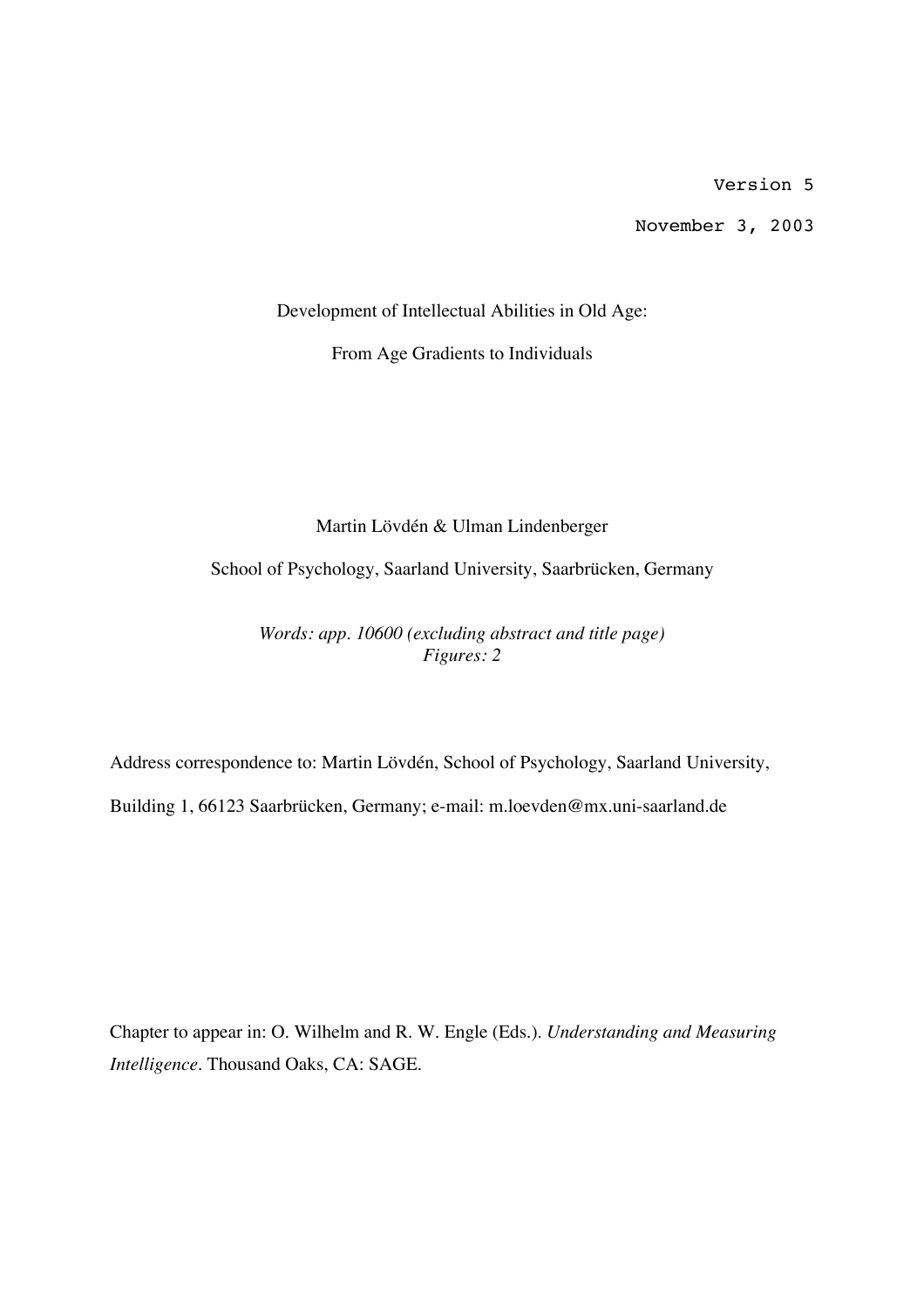### Abstract

According to two-component theories, intellectual development across the lifespan is based on dynamic interactions between biology-driven fluid abilities (broad Gf, or the mechanics of cognition) and culture-driven crystallized abilities (broad Gc, or the pragmatics of cognition). In this chapter, we advocate a stronger reliance on intra-individual patterns and changes to overcome some of the conceptual and methodological problems associated with the investigation of interactions between the mechanics and the pragmatics in adulthood and old age. First, evidence about cross-sectional and longitudinal gradients of the pragmatics and mechanics during adulthood and old age is summarized. Second, we note that an improved understanding of these gradients requires efforts to decompose time/age into constituent components such as senescence, retest effects, terminal decline, cohort differences, and selective attrition. Third, the dedifferentiation hypothesis of intelligence in old age is framed in terms of mechanics/pragmatics interactions, and recent attempts to directly model these interactions using advanced structural equation modeling techniques are described. Fourth, we argue that the study of interindividual differences in a developmental context is often used to investigate substantive hypotheses that are ultimately located at the level of intraindividual patterns of changes. Therefore, interindividual-difference methods need to be complemented by the study of intraindividual variability, patterns, and changes. Intraindividual data would enable researchers to assess the amount and correlates of sample heterogeneity in patterns of performance and change, and to gauge the validity of interindividual-difference methods. The chapter ends with a discussion of methods for the study of intraindividual patterns of change.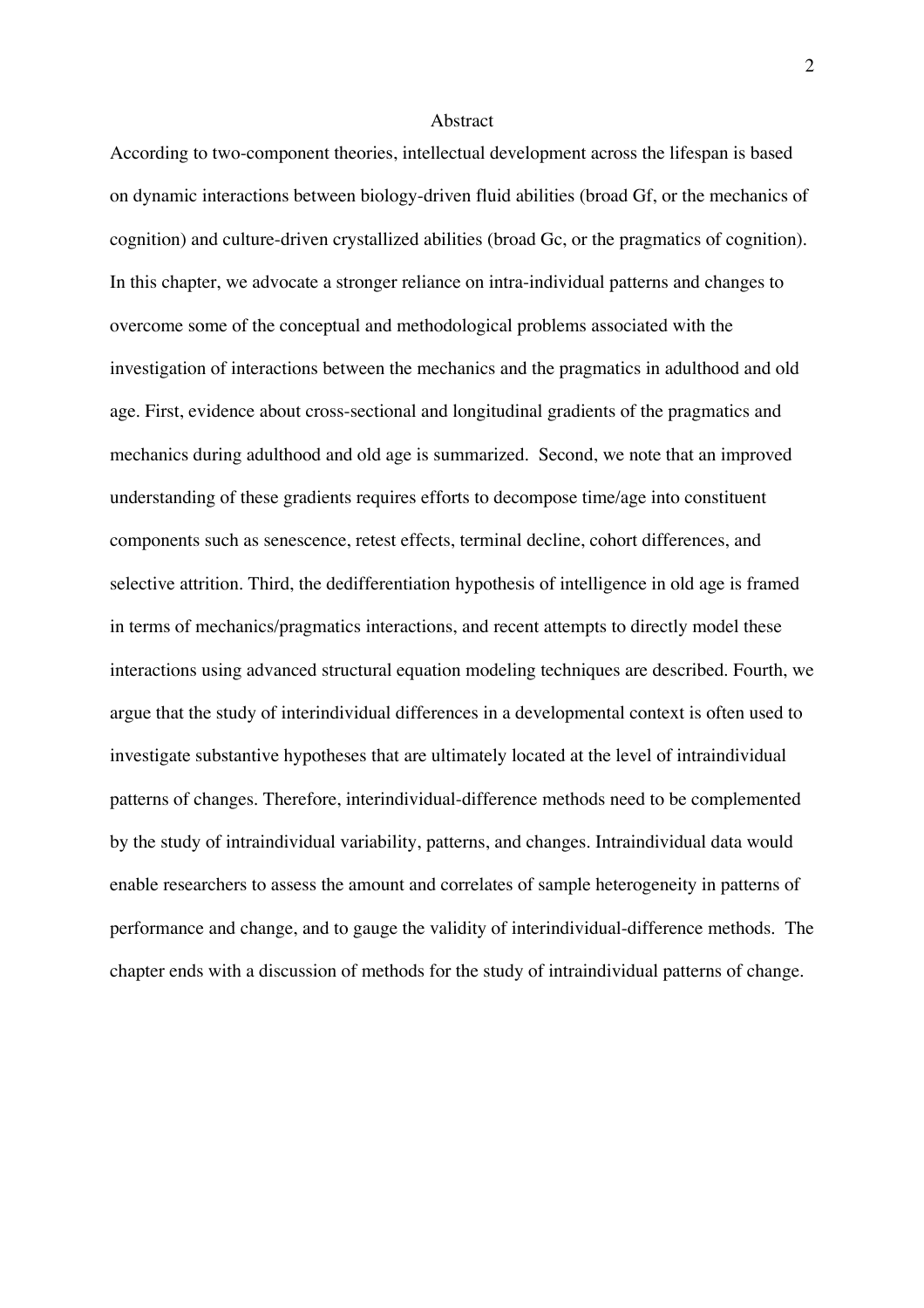The present chapter has two main objectives: (a) to summarize psychometric theorizing and evidence about intelligence in adulthood and old age, and (b) to promote a person-centered (idiographic) approach to the psychometric study of adult intellectual development. Both objectives can be framed in the context of two-component models of lifespan cognition. These models posit that lifespan development of intellectual abilities reflects two fundamental and dynamically interacting influences, the biological and the cultural. Historical examples of such models can be found in Tetens' (1777) differentiation between relative and absolute mental capabilities and in Hebb's (1949) distinction between intellectual power and intellectual products (Hebb, 1949). Typical contemporary examples include the theory of fluid and crystallized intelligence (i.e., Gf-Gc theory; Cattell, 1971; Horn, 1982; Horn & Cattell, 1966, 1967), the PPIK theory (Ackerman, 1996), and the decomposition of cognition into the mechanics and the pragmatics (Baltes, 1987; Baltes, Lindenberger, & Staudinger, 1998). Though the scope, terminology, and details vary considerably across the different versions, they all share fundamental assumptions beyond mapping intelligence onto two underlying components (see Baltes et al., 1998; Lindenberger, 2001).

In general, these models assume that, during ontogeny, there is an "investment" of the biological component (i.e., heredity and other factors related to neurophysiological status) into bodies of biographically acquired knowledge through processes of socialization, experience, and education (i.e., investment theory; Cattell, 1971). These investment processes lead to inter-and intra-individual differences in the acquisition and organization of procedural and declarative knowledge. The biological component and its mental correlates are held to decline after maturity. The cultural component, however, continues to increase over the lifespan as long as knowledge maintenance and knowledge acquisition outweigh losses in the biological component.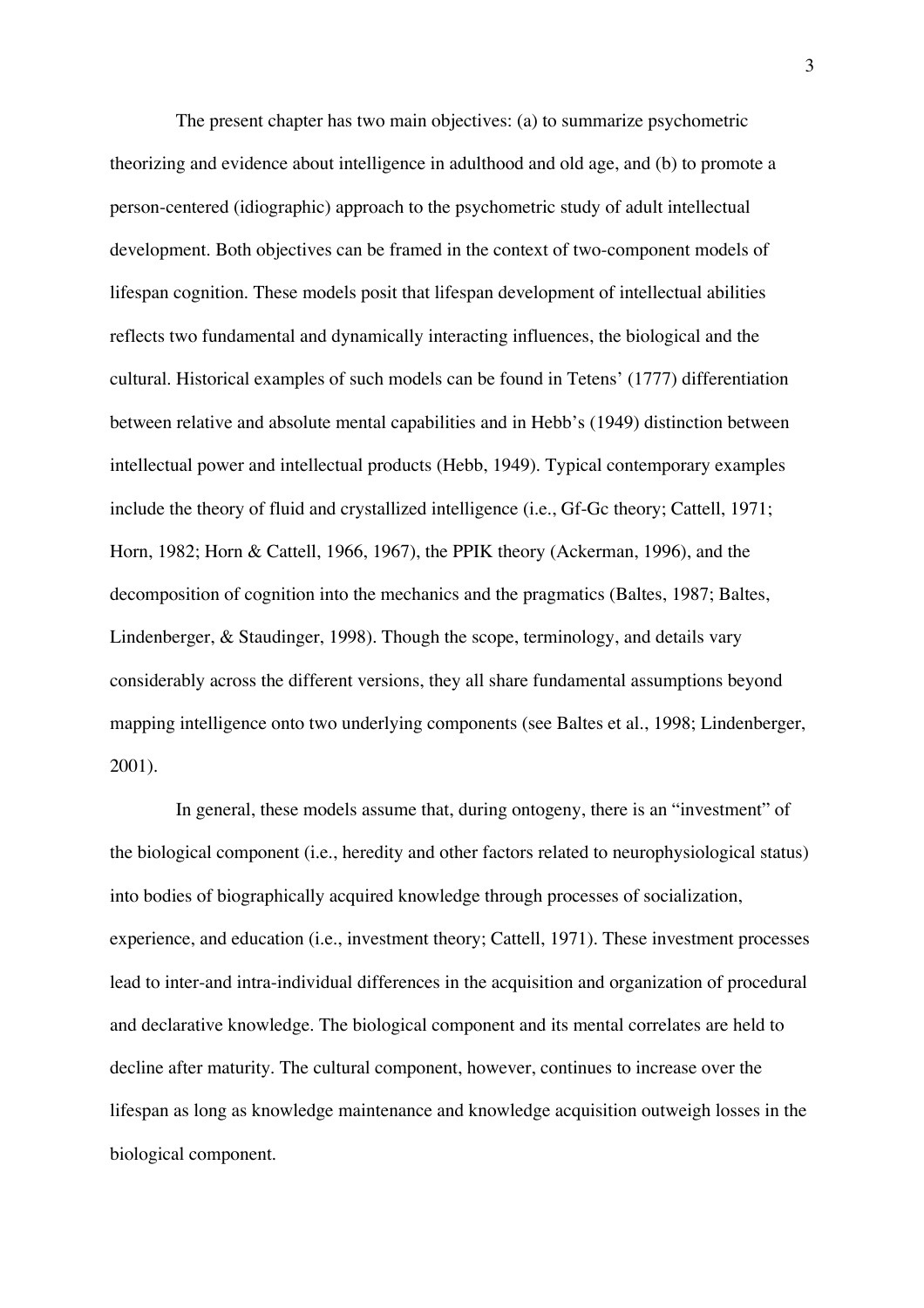Two-component theories thus dispute the validity of a unitary general intelligence construct (i.e., g) in understanding the dynamics of intellectual lifespan development; that is, at least two broad categories of ability factors are deemed necessary to capture the basic properties of intellectual lifespan development. The first category of ability factors represents measurable outcomes of the influence of the biological component on development. It manifests itself in cognitive processes involving extrapolation, reorganization, and transformation of novel information (i.e., reasoning or Gf; Cattell, 1971; Horn, 1982; Horn & Cattell, 1966, 1967), or in broader ensembles of basic information processes including working memory, processing speed, and aspects of coordination and control of processing (e.g., Horn, 1985; Baltes, 1987; Baltes et al., 1998). Henceforth, these processes are referred to as the "mechanics" of intelligence (cf. Baltes, 1987). The second and more disparate category of ability factors refers to procedural and declarative knowledge common to a given culture (i.e., Gc), to specialized knowledge such as occupational expertise (e.g., Ackerman, 1996), and to knowledge about the meaning and conduct of life (e.g., Baltes et al., 1998). Henceforth, these applications are collectively referred to as the "pragmatics" of intelligence.<sup>1</sup>

In this chapter, we summarize the available cross-sectional and longitudinal evidence pertaining to the mechanic and pragmatic age gradients in adulthood and old age. In this vein, we show that improvements in the understanding of these gradients require efforts to decompose the time/age dimension into constituent components, such as terminal decline, selective attrition, retest effects, and cohort differences. In addition, recent attempts to directly model interactions between the mechanics and pragmatics in old age are described (Ghisletta & Lindenberger, 2003) and the dedifferentiation hypothesis is framed in terms of these interactions. Furthermore, we point out that theories about intellectual development are generally anchored at the intraindividual level. Therefore, the use of methods relying on interindividual differences should be complemented by methods that are better suited for assessing change in structure at this intraindividual level. We draw attention to a select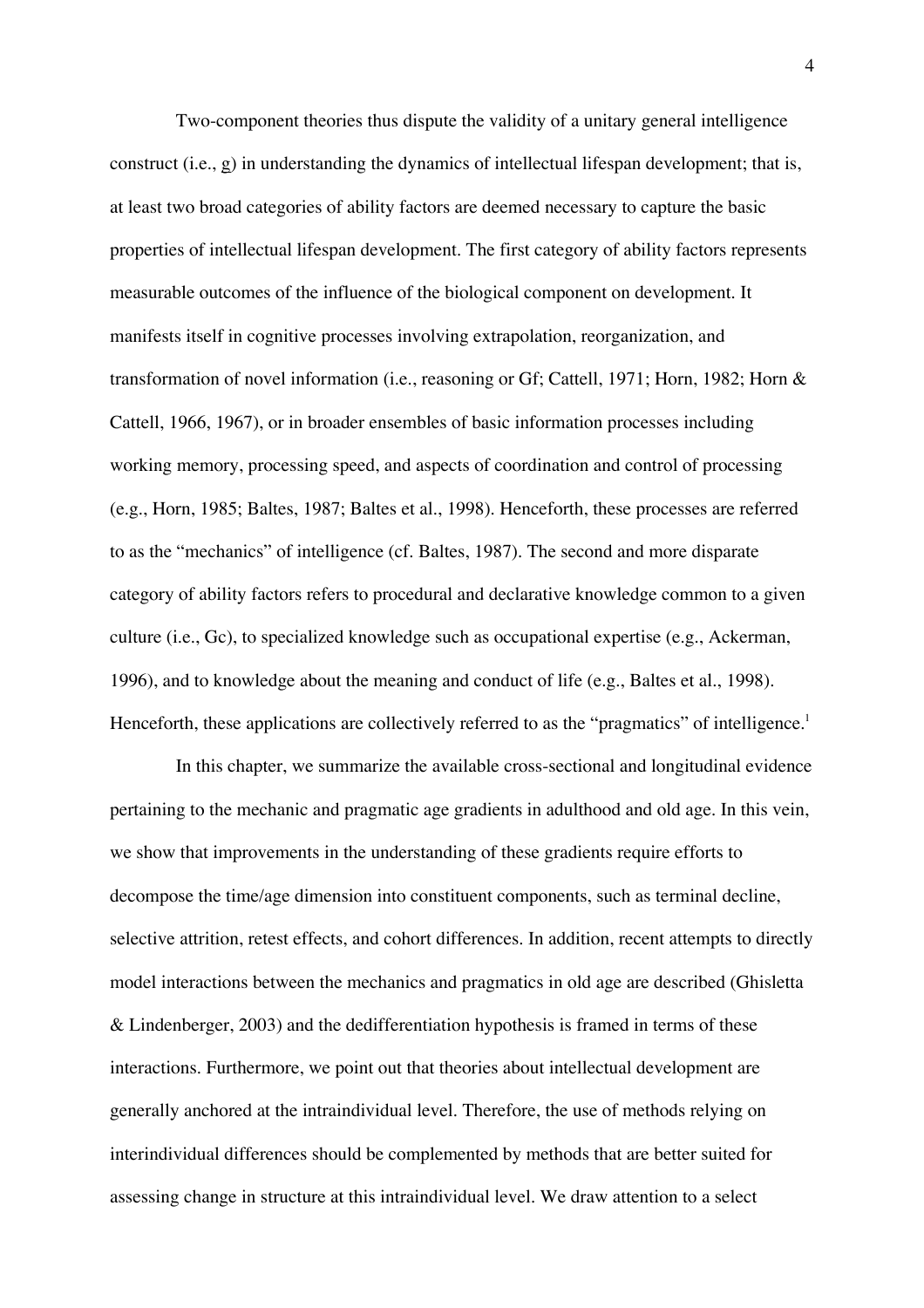toolbox of intra-person, or idiographic, psychometric methods and note that their application may allow researchers to investigate the amount and nature of heterogeneity in patterns of change, and to gauge the validity of methods based on interindividual differences.<sup>2</sup>

The Age Gradients of the Mechanics and the Pragmatics

Cross-sectional evidence. The Seattle Longitudinal Study (SLS; Schaie, 1994, 1996) is perhaps the most comprehensive source on adult age gradients of intelligence. From young adulthood to old age<sup>3</sup>, the cross-sectional findings of the SLS display continuous decrements for four mechanic ability constructs; perceptual speed, inductive reasoning, spatial orientation, and verbal memory. In contrast, the more pragmatic abilities, verbal knowledge and numerical ability, show increase in young adulthood with an asymptote in middle adulthood, followed by a plateau until modest decrements are discernable in old age.

The steady negative age differences observed for the mechanics in the SLS study are corroborated by an enormous mass of cross-sectional evidence. In their large-scale metaanalysis, Verhaeghen and Salthouse (1997) reported age correlations of -.52 for processing speed, -.40 for reasoning, -.38 for spatial ability, -.33 for episodic memory, and -.27 for shortterm memory. Importantly, significant non-linear trends were also observed, at least for reasoning, processing speed, and episodic memory, suggesting accelerating age-related decline over the adult lifespan. For the pragmatics, the cross-sectional pattern of growth during young adulthood followed by stability is present in most studies, but the age of peak performance differs somewhat across studies (e.g., Nilsson et al., 1997; Park et al., 2002; Rönnlund, Nyberg, Bäckman, & Nilsson, 2003). Figure 1, from Park et al. (2002), may serve as an example of the typical age gradients observed. The figure depicts cross-sectional age gradients based on multiple indicators for five abilities. Working memory, short-term memory, episodic memory, and processing speed display monotonic decline, whereas verbal knowledge shows increase or stability at least into the 70s. This interaction constitutes the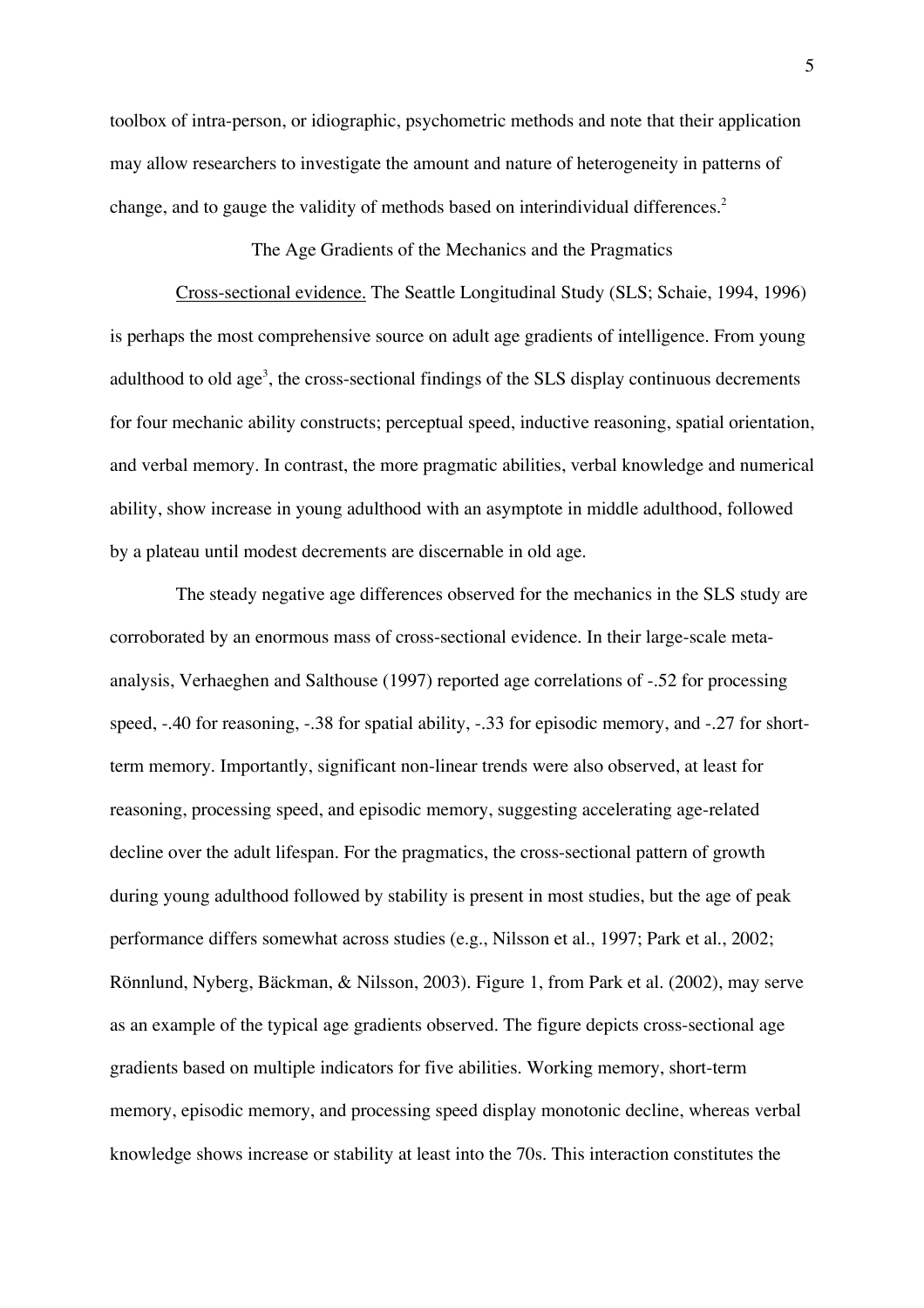"classic aging pattern" (Botwinick, 1977) or the "hold vs. no-hold pattern" of adult intellectual development (e.g., Hunt, 1949; Wechsler, 1955; see also Jones & Conrad, 1933).

The major source of discrepancy in available cross-sectional data concerns the onset and amount of decline in the pragmatics during the transition from young-old to old age (see Bäckman, Small, Wahlin, & Larsson, 2000 for review; cf. Salthouse, 2003). Whereas some studies report small age differences during this period (e.g., Baltes & Lindenberger, 1997; Christensen, 2001; Nyberg et al., 2003; Park et al., 2002), or are suggestive of relatively large decrements appearing within, but not before, old age (e.g., Baltes & Lindenberger, 1997; Lindenberger & Baltes, 1994, 1997), others report age-related differences starting at about age 50 (Bäckman & Nilsson, 1996; Wechsler, 1997). In any case, it seems safe to conclude that the preservation of the pragmatics often observed for groups of young-olds does not generalize to groups of old individuals (cf. Bäckman et al., 2000).

Longitudinal evidence. The longitudinal findings from the SLS study suggest a greater degree of similarity between mechanic and pragmatic age gradients. The latent construct abilities show decelerating increases across young adulthood, peaks in middle age, and accelerating declines thereafter. As a notable exception, perceptual speed shows continuous decrements beginning in early adulthood. The general pattern of rising and falling lifespan curves is discernable in most other studies (e.g., Giambra, Arenberg, Zonderberg, Kawas, & Costa, 1995; Rönnlund et al., 2003; Wilson et al., 2002; Zelinski & Stewart, 1998). For the pragmatics, the bulk of evidence suggests that the SLS observation of an onset of decline in as early as middle adulthood is rather atypical. The dominant pattern is one of remarkably stable, or even increasing, performance until young-old or old age (Christensen, 2001; Rönnlund et al., 2003; Singer, Verhaeghen, Ghisletta, Lindenberger, & Baltes, 2003; Wilson et al., 2002).

At first glance, large amounts of evidence on longitudinal developmental gradients of intelligences are available. Consider, for example, an impressive and recent study by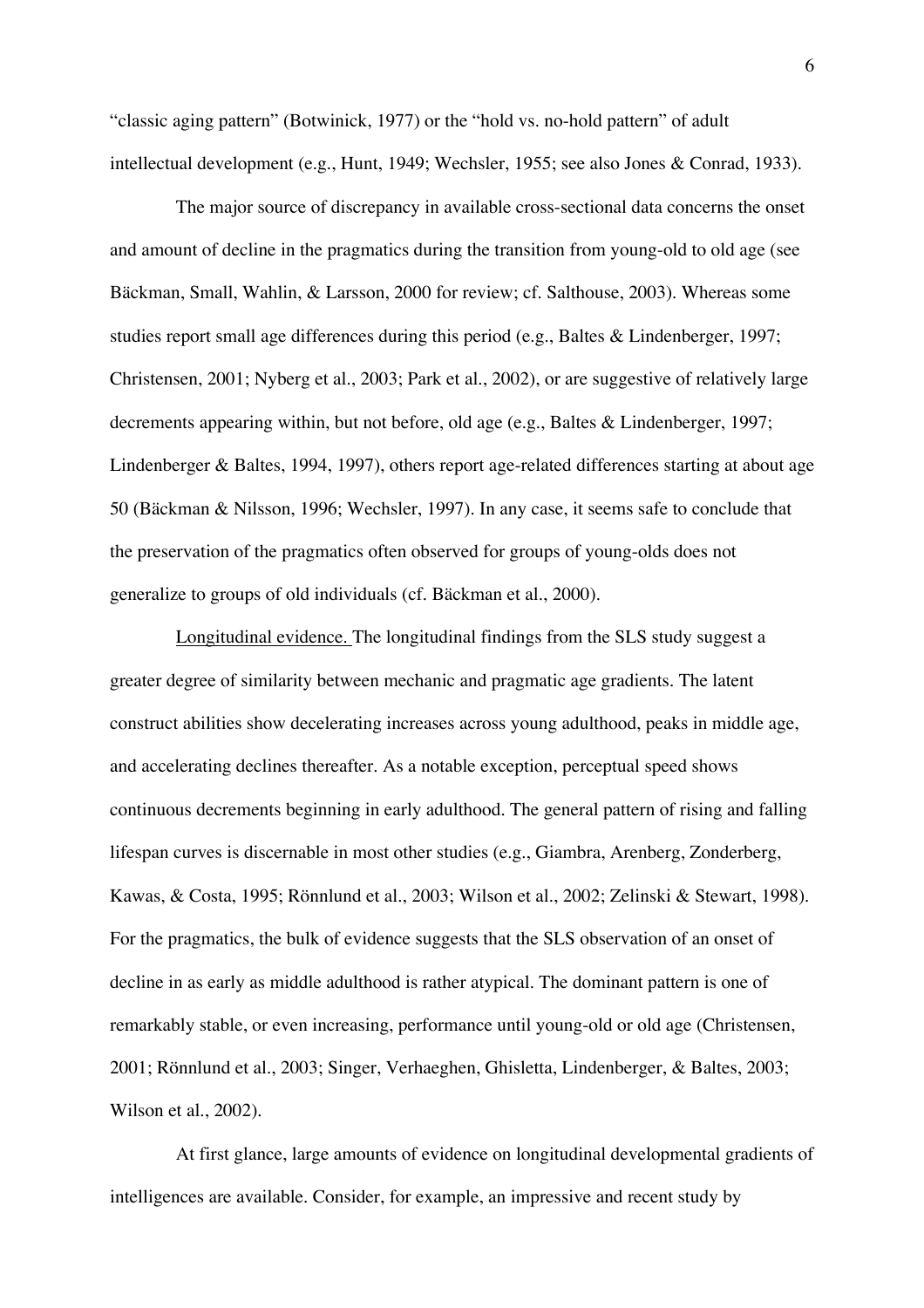McArdle, Ferrer-Caja, Hamagami, & Woodstock (2002), including individuals ( $n = 1193$ ) from early childhood to old age. By combining cross-sectional and longitudinal information in a latent growth curve modeling framework, the authors showed that different growth curves had to be specified for the mechanics and pragmatics of intelligence (e.g., for Gf and Gc). This evidence clearly underscores the multidirectionality of intellectual development predicted by two-component theories of cognition.

Summary. Clearly, plotting average age gradients, cross-sectional or longitudinal, as a function of chronological age serves important descriptive purposes. However, it is well known that chronological age is a fallible and incomplete index of developmental change. To substantively interpret and understand developmental gradients of cognition, it is necessary to carefully unpack the ingredients contributing to a particular score, for a particular individual, at a particular point in time. Aside from components with a relatively strong intrinsic relation to chronological age, such as maturation and senescence, cognitive developmental gradients are influenced by a wealth of additional developmental sources such as learning history, health status, distance from death, onset of pathology, and non-normative events, all of which are less closely linked to chronological age. In the following, we discuss these influences under three headings that have become increasingly familiar to researchers in the field: cohort differences, retest effects, and selective attrition.

#### Cohort Differences

Substantial performance improvements have been observed on various tests of intellectual functioning during the last century, for example at time of recruitment into military service (Flynn, 1987; Neisser, 1998; Raven, 2000). These "time-lagged" improvements, together with the evidence of, mostly positive, cohort gradients provided the SLS (Schaie, 1994, 1996), point to the potential severity of confounding within-cohort developmental change with between-cohort secular trends when comparing age differences at a single point in historical time. For example, when cohort gradients are linear and positive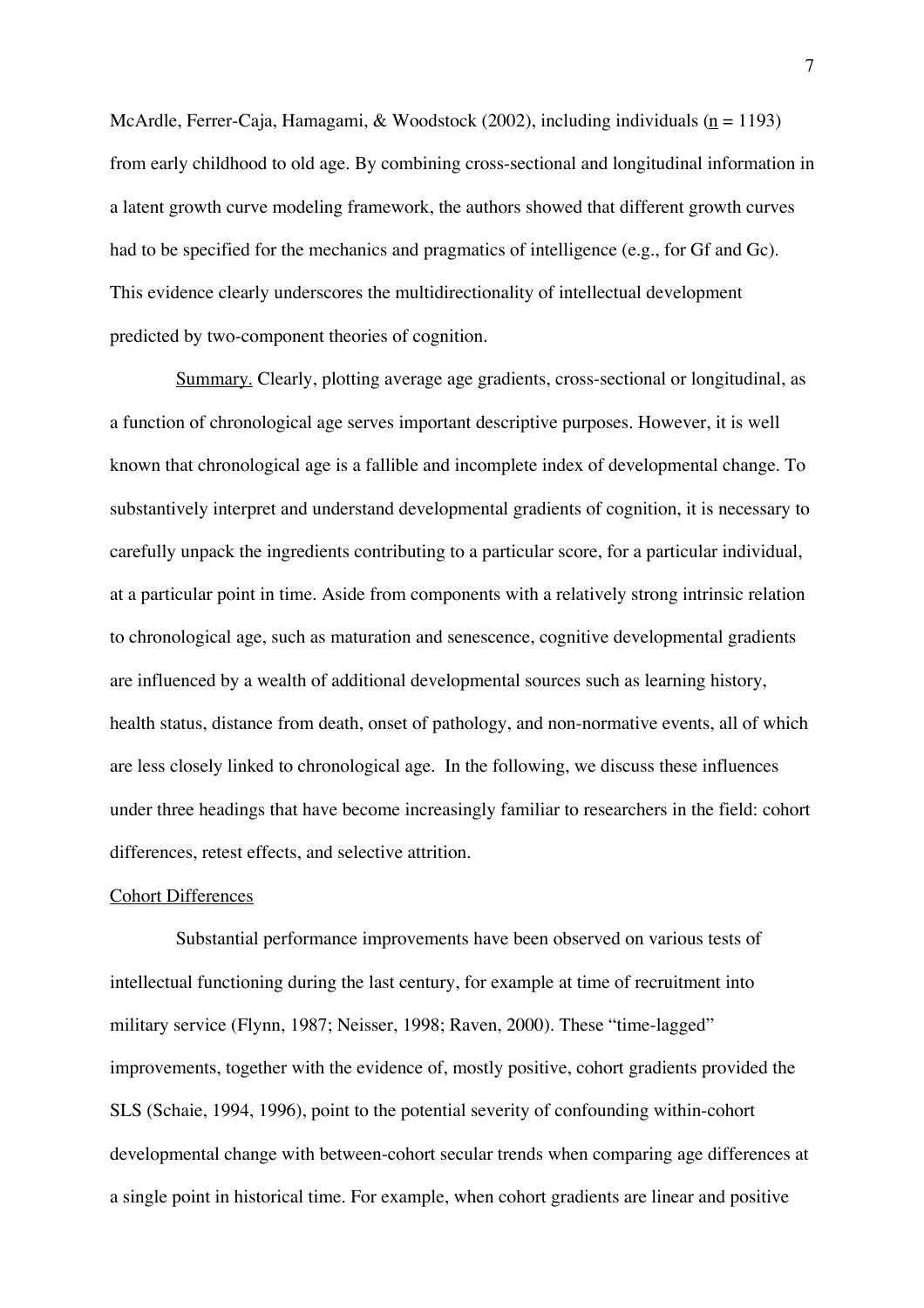(i.e., if they favor later born cohorts at a constant rate), cross-sectional age gradients may overestimate the magnitude of true age-related changes (see Baltes, Reese, & Nesselroade, 1977, for an early illustration). Furthermore, it is conceivable that cohort differences may originate from multiple sources, that the effects may operate additively, in opposing directions, or interactively, and that they may differ in constellation and nature across cohorts and abilities. In the SLS, for example, approximately continuous improvements across cohorts born from 1907 to 1966 were found for inductive reasoning, verbal memory, and spatial orientation, amounting to around 1.5 SD for the former two abilities. In contrast, for verbal ability, numerical ability, and perceptual speed, there was an advantage for cohorts born early in the twentieth century, followed by a period of no differences in cohort effects, and then even disadvantages for later born generations. In a similar vein, when summarizing a great amount of data, Raven (2000) observed modest cohort effects on the Mill Hill vocabulary scale but substantial effects on the Ravens Progressive Matrices (see also Thorndike, 1977**)**. Hence, if one were to adjust cross-sectional age differences for cohort effects, these gradients would probably change in ways that were more complex than a constant reduction across abilities and ages.

# Retest Effects

Retest effects denote the possibility that, in repeated measures designs, prior exposure to a test or task may alter performance at retest, either through practicing taskrelevant elements of skill or through a broad range of reactive effects such as general familiarization with the testing situation or (possibly negative) alterations in motivation and interest. Thus, if retest effects operate in studies of intellectual age gradients, it is important to estimate their directions, magnitudes, and correlates. For example, longitudinal findings showing a late onset of decline in the mechanics might be a result of retest effects; that is, these effects may mask decrements in the underlying ability dimensions (e.g., beyond the level practiced elements of skill; cf. Salthouse, 1991, 2000).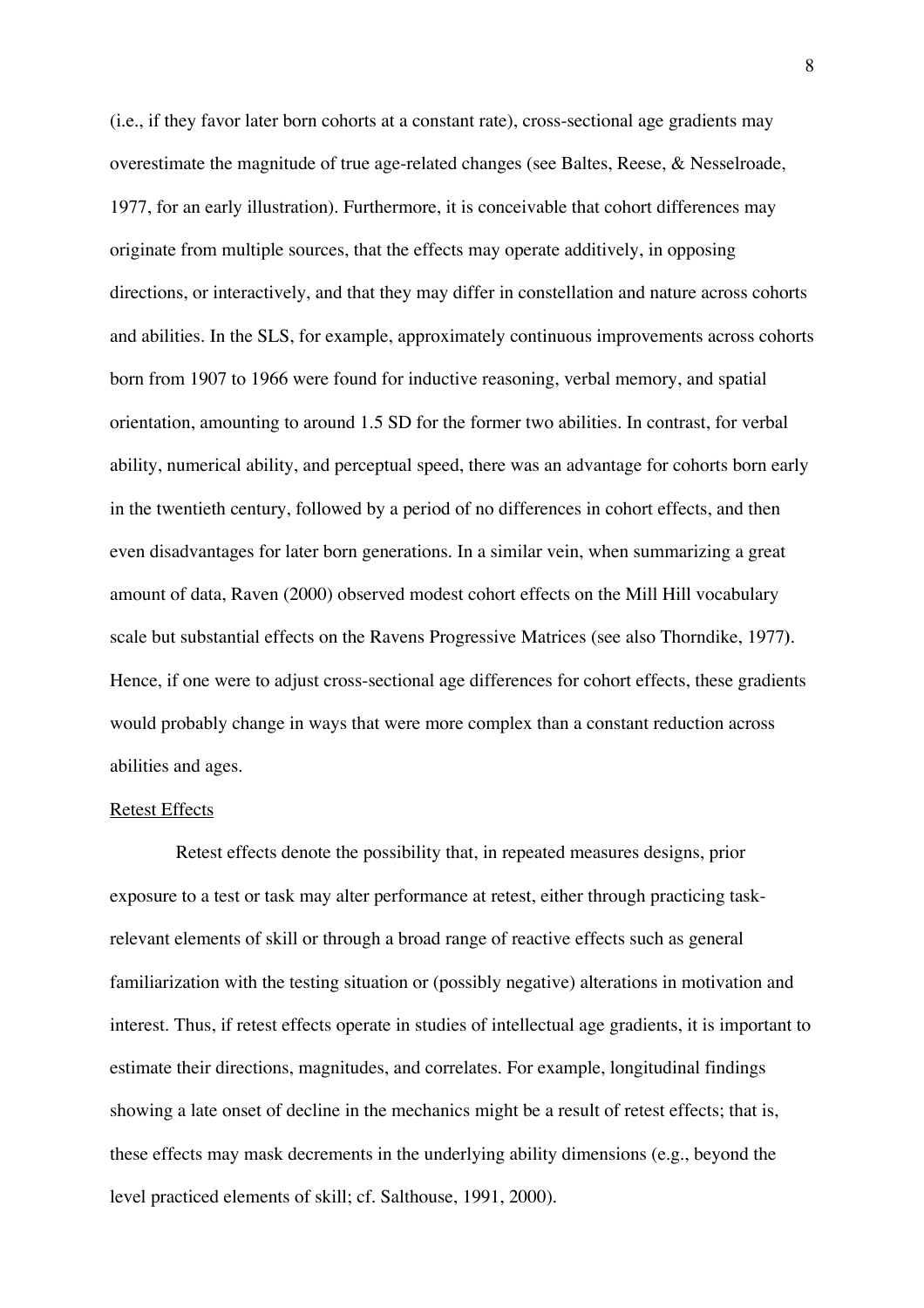Retest effects have typically been regarded as threats to the internal validity of longitudinal studies. However, it is quite possible that they also operate in cross-sectional designs. For example, prior acquaintance with test taking and the nature of problem structures may be associated with systematic individual differences, thereby constituting a major ingredient in cohort effects. In this respect, longitudinal designs are theoretically superior because, with proper design precautions and analysis techniques, retest effects can be estimated and statistically controlled. In practice, however, this has rarely been done (but see Lövdén, Ghisletta, & Lindenberger, 2003; McArdle et al., 2002; Rabbitt, Diggle, Smith, Holland, & Innes, 2001; Rönnlund et al., 2003; Schaie, 1988; 1996; Wilson et al., 2002).

One method of estimating the magnitude of retest effects on the sample level is to compare the performance in a group of returnees with that of a cohort-matched and not previously tested sample of individuals (Schaie, 1988). If attrition effects (see next section) are negligible or, better still, also estimated and taken into account, then differences between samples should reflect retest effects (and error). In a recent study using this method, Rönnlund et al. (2003) examined semantic memory performance (i.e., a composite of verbal fluency and knowledge) and episodic memory performance (i.e., a composite of cued & free recall) in two population-based samples of adults from ten cohorts, 35-80 years old at baseline (total  $n =$ 1788). The measurement interval was five years. Adjusting for retest effects critically altered the observed longitudinal gradients. Average retest effects observed for episodic memory were reliable (0.15 <u>SD</u>). More importantly, statistical control of these effects accentuated the decline observed for older groups of individuals, and converted the continuous increments from age 35 to age 60 to a pattern of stable performance across this age period. In contrast, retest effects for the semantic memory factor were negligible (.04 SD) and did not affect the raw longitudinal curves of growth and decline in any major way. Thus, retest effects may appear even with long retest intervals such as five years, they may vary in magnitude across abilities (see also Lowe & Rabbitt, 1998; Wilson et al., 2002), and failure to explicitly model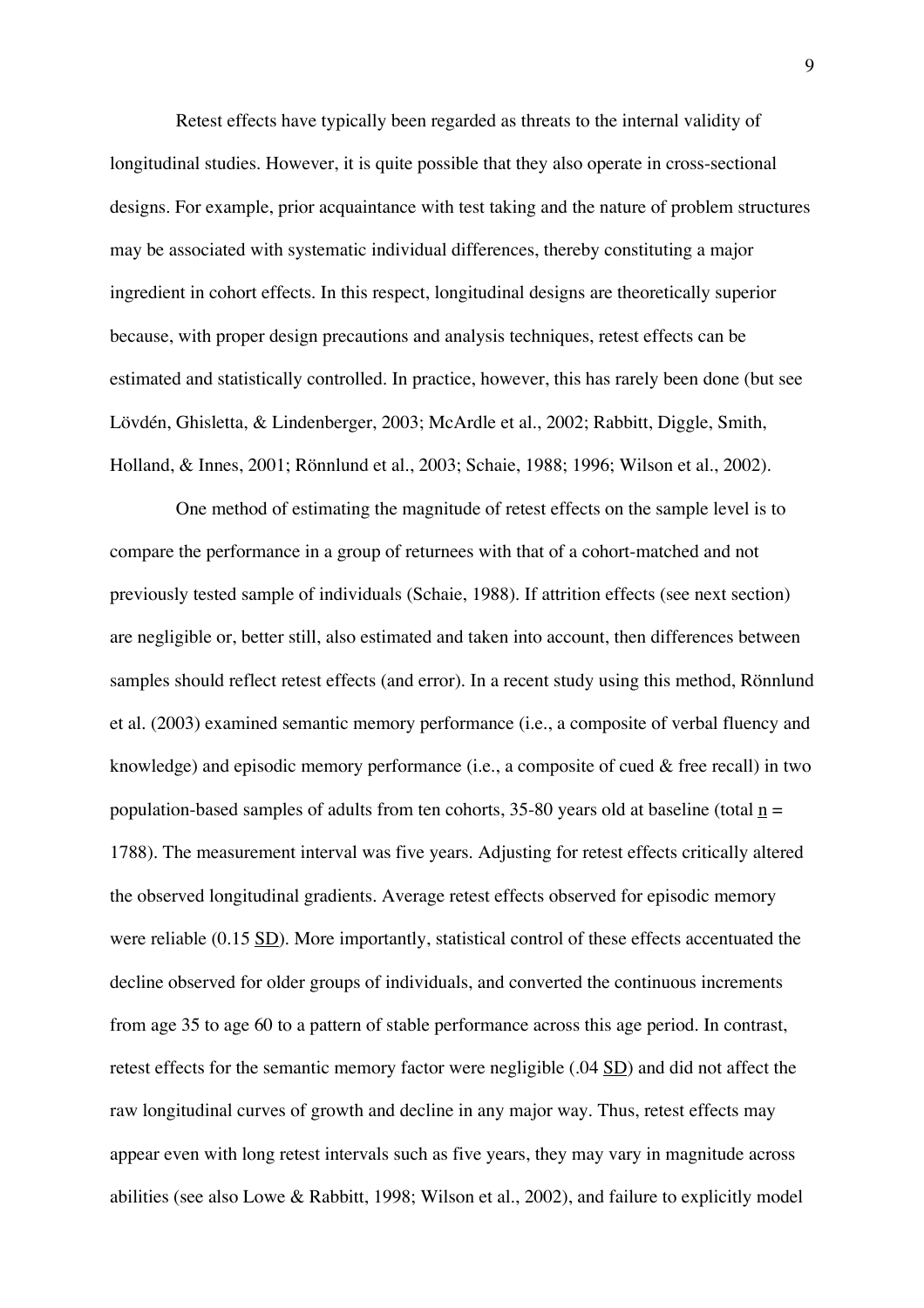them may underestimate the magnitudes of average decline in some, but not all, instances (see also Rabbitt et al., 2001). Taken together, it is evident that retest effects, when left unanalyzed, may limit substantive conclusions based on raw longitudinal data.

# Selective Attrition

A common finding in longitudinal studies is that individuals who drop out between measurement occasions perform, on average, at lower levels than returnees (e.g., Lindenberger, Singer, Baltes, 2002; Rönnlund et al., 2003; Zelinski & Burnight, 1997). Furthermore, individuals who drop out often evince greater cognitive decline during measurement intervals prior to dropout (e.g., Bosworth & Schaie, 1999; Colsher & Wallace, 1991; Siegler & Botwinick, 1979; Singer et al., 2003). Such nonrandom attrition effects (i.e., attrition is related to variables of interest) may occur for a variety of reasons that can be grouped into two additive constituents: mortality-related selectivity and experimental selectivity (Baltes & Labouvie, 1973; for computational separation see Lindenberger et al., 2002).

Experimental selectivity occurs whenever individuals who are alive but unable, or unwilling, to continue participation differ systematically from those who do participate. Mortality-associated selectivity, on the other hand, occurs whenever individuals in close proximity to death (e.g., participants that do not return because they are deceased) differ on relevant attributes from individuals with a longer distance to death. In principle, both types of selectivity may refer to attrition related to level of ability, change of ability level, or both.

Whereas experimental selectivity poses an internal validity threat to longitudinal studies, as it reflects the inability of the experimenter to randomly assign surviving individuals to a returnee status, mortality-related selectivity is a player in the population league. To capture this population-heterogeneity aspect, Kleemeier (1962) coined the term "terminal decline", arguing that aging-related changes in old age should be distinguished from the changes associated with impending death (see also Riegel & Riegel, 1972). Specifically,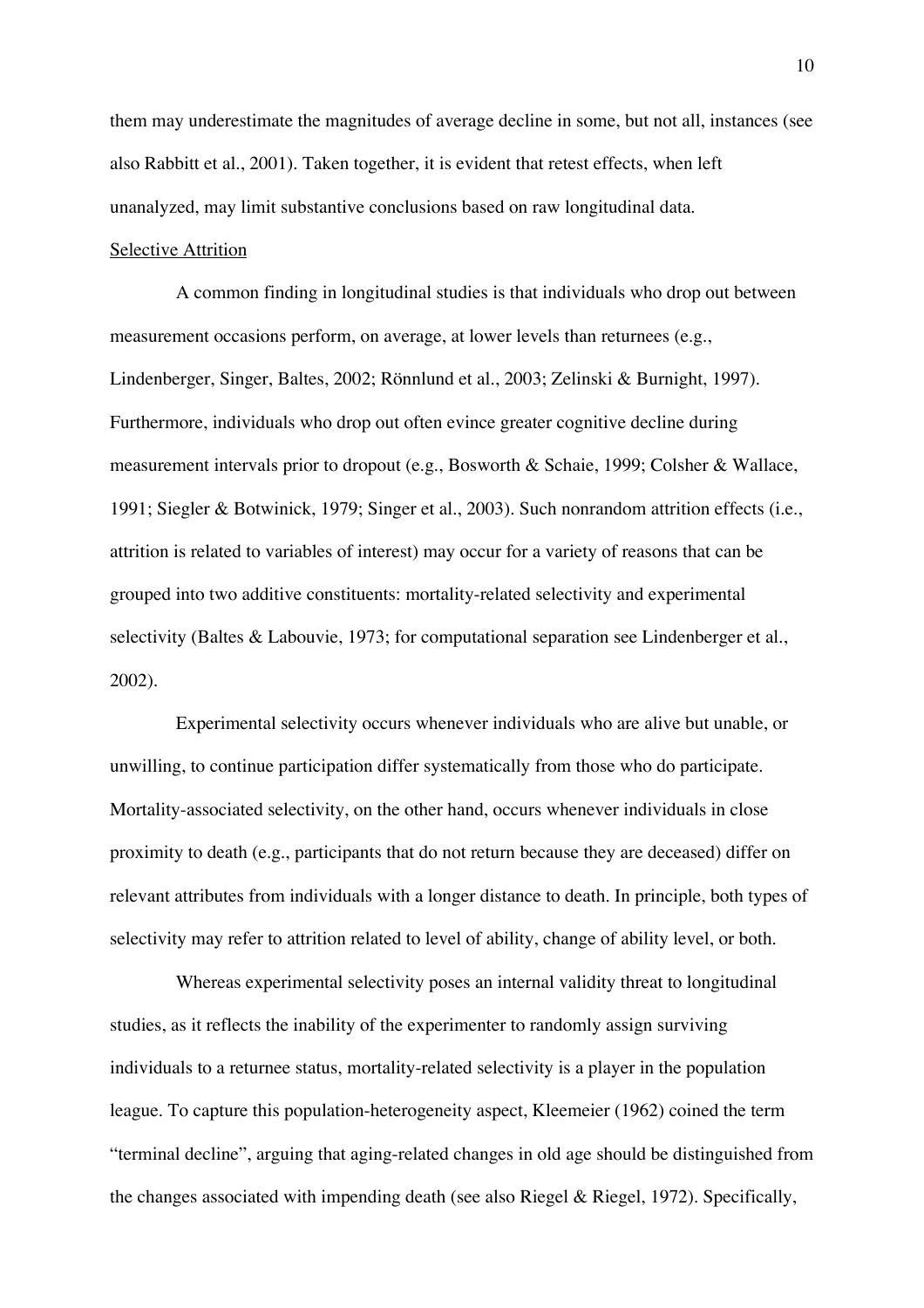changes associated with terminal decline may reflect other causal structures than aging induced changes; for example, specific cognition-influencing diseases and global breakdowns of the biological system (e.g., Berg, 1996; cf. Thaler, 2002).

Mounting evidence also points to an association between performance on intelligence tests and longevity (e.g., Small & Bäckman, 1997; Singer et al., 2003) as well as between changes in intelligence and mortality (e.g., Bosworth & Schaie, 1999, Maier & Smith, 1999; Singer et al., 2003; see Berg, 1996; Small & Bäckman, 1999 for overviews). For example, Singer et al. (2003) reported that, in a group of individuals ( $n = 516$ ) aged 70 to 103 at first occasion from the Berlin Aging Study (BASE), those who died within six years after cognitive performance was initially measured ( $n = 277$ ), showed lower initial performance compared to individuals who were still alive six years later ( $n = 229$ ). Furthermore, greater average decrements over the four years after the first measurement occasion were observed for individuals who died during the four to six years after the initial measurement on measures of perceptual speed and knowledge, as compared to those who survived and participated in the six-year follow-up. Attrition due to factors other than mortality (i.e., experimental) was only related to initial level, and the magnitudes of both selectivity effects were greater for old than for young-old subgroups of the total sample.

Clearly, selectivity limits the generalizability of the results obtained in longitudinal studies because the observed sample is no longer representative of the original sample. Experimental selectivity poses a serious threat to the external population validity of longitudinal findings as it may affect the means, variances, covariances, and subsequently correlations of the variables under study (e.g., Little, Lindenberger, & Maier, 2000). The existence of mortality-related selectivity, on the other hand, is suggestive of profound heterogeneity in development and issues warnings against the uncritical practice of averaging individual differences in intelligence over a particular age/time (cf. Bäckman et al., 2000). For example, when rigorous health screening is applied, old age groups may not be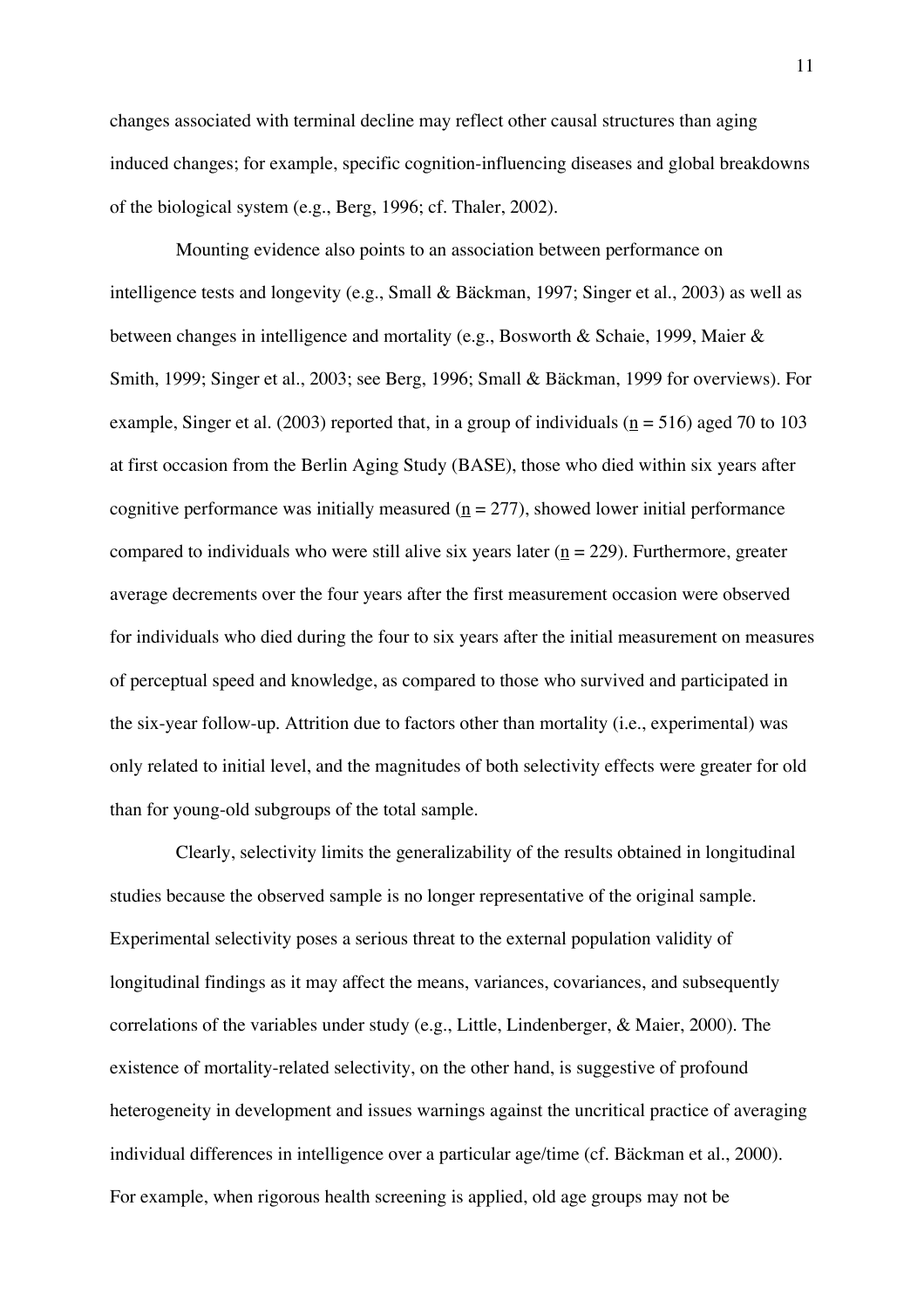representative of younger age groups, and the difference in sample composition may result in an underestimation of cross-sectional population gradients. That is, individuals surviving into late life who are ready to participate in cross-sectional studies may constitute a select group in terms of multiple, correlated socio-economical, biological, and cognitive characteristics. On the other hand, the magnitude of age-related decrements may also be overestimated, in particularly in old age when selectivity effects increase dramatically (because mortality risk is associated with age). That is, when averaging performance of relatively healthy individuals and individuals experiencing terminal decline, aging-related changes and dying-related changes are confounded. In this vein, there is persistent evidence for a prolonged preclinical phase of dementia (i.e., when cognitive deficits are present but have not yet have reached a diagnostic threshold; cf. Elias et al., 2000; Small, Fratiglioni, Viitanen, Winblad, & Bäckman, 2000). Because the incidence of dementia is markedly higher in old age, including an unknown proportion of individuals with preclinical signs of dementia may again overestimate the "pure" aging-intelligence relation (Sliwinski, Lipton, Buschke, & Stewart, 1996; but see Bäckman et al., 2002). And again, as is true for age-associated heterogeneity phenomena, the admixture of individuals with signs of terminal decline and preclinical dementia will increase variances and correlations, especially in age-heterogeneous samples (e.g., Bäckman et al., 2002; Sliwinski et al., 1996)

In sum, two opposing selectivity effects appear to operate in aging populations, one resulting in exaggerated age-performance relations in old age owing to preclinical dementia and impending death, and the other leading to attenuated age-performance relations because individuals in older age groups may be more positively selected than individuals in younger age groups (cf. Bäckman et al., 2000). Clearly, these considerations deconstruct the common assumption of a homogeneous population, and underscore the need to describe and explain the developmental characteristics of the individuals that compose the samples.

# **Summary**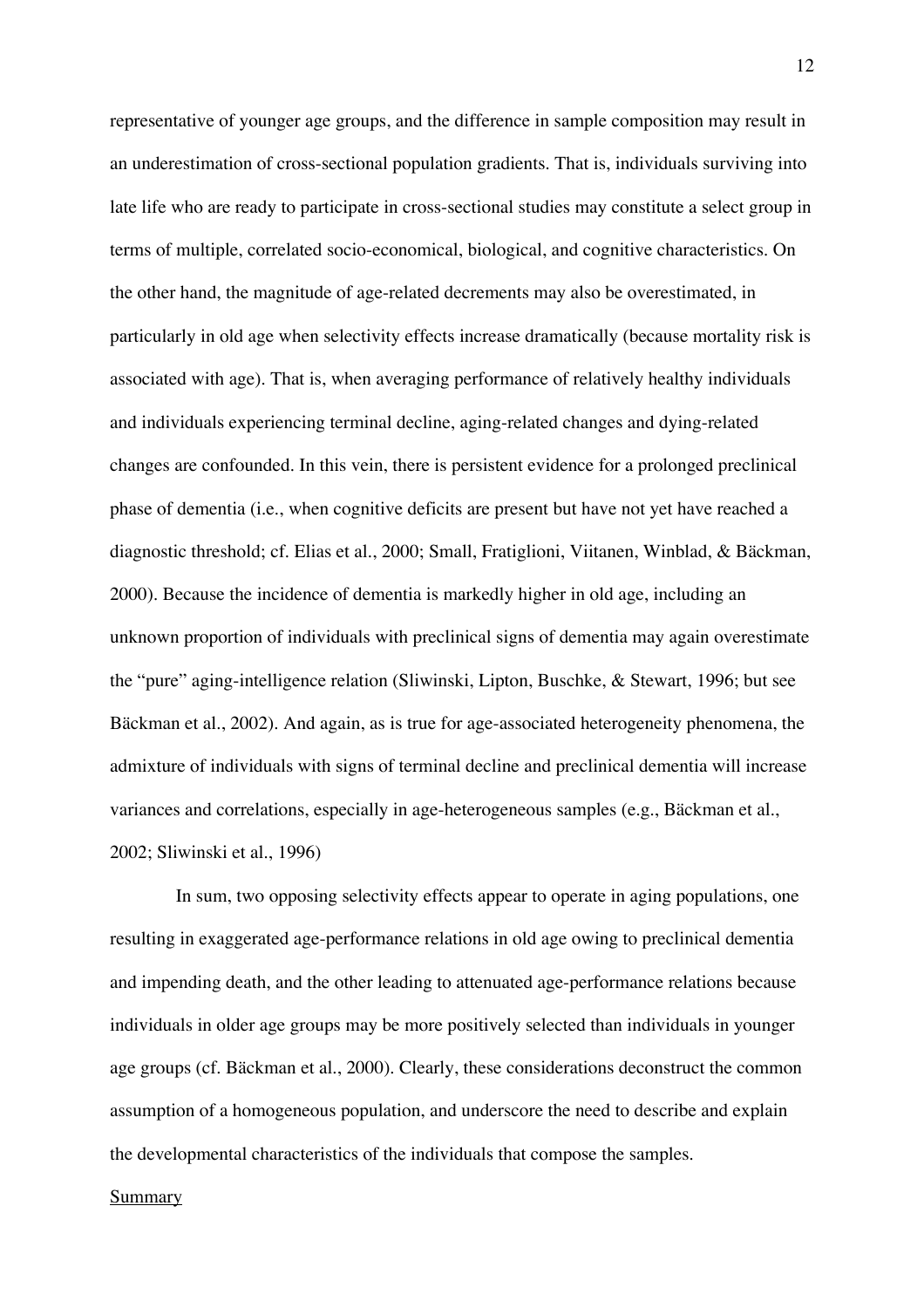Apparently, understanding the developmental gradients of intellectual abilities is a tricky business. Internal validity threats impede generalization across age groups and abilities, and developmental changes appear to be heterogeneous by nature. Various influences may work simultaneously in opposing directions, and their magnitude may differ as a function of age and study. Thus, an improved understanding of the developmental gradients of intelligence requires consideration of all these factors in concert and, as a best-case scenario, within a unitary methodological framework. Recent developments in latent growth curve modeling and multilevel modeling are promising candidates for such frameworks (see Collins & Sayer, 2001; Diggle, Liang, & Zeger, 1994; Little, Schnabel, & Baumert, 2000).

Interactions between Mechanics and Pragmatics in Old Age: The Dedifferentiation

### Hypothesis

Couched in terms of lifespan intellectual development, the differentiation/dedifferentiation hypothesis asserts that the functional organization of intellectual abilities is relatively compressed in childhood, undergoes decompression (differentiation) during maturation (e.g., Garrett, 1946), and becomes compressed (dedifferentiated) again in old age (e.g., Baltes, Cornelius, Spiro, Nesselroade, & Willis, 1980; Reinert, 1970). As such, the hypothesis conveys a dynamic view of the structure of intellectual abilities and the underlying information-processing mechanisms. During childhood and old age, the operations and expressions of the diversity of cognitive abilities are assumed to be subject to strong and fundamental systemic constraints (i.e., the developmental status of biological substrates of intelligence). In contrast, during maturation and in adulthood, this common constraint is relaxed and other factors, such as interest, motivation, and occupational/educational opportunities, occupy more prominent roles as determinants of intellectual development, leading to greater diversity in levels of functioning in different abilities.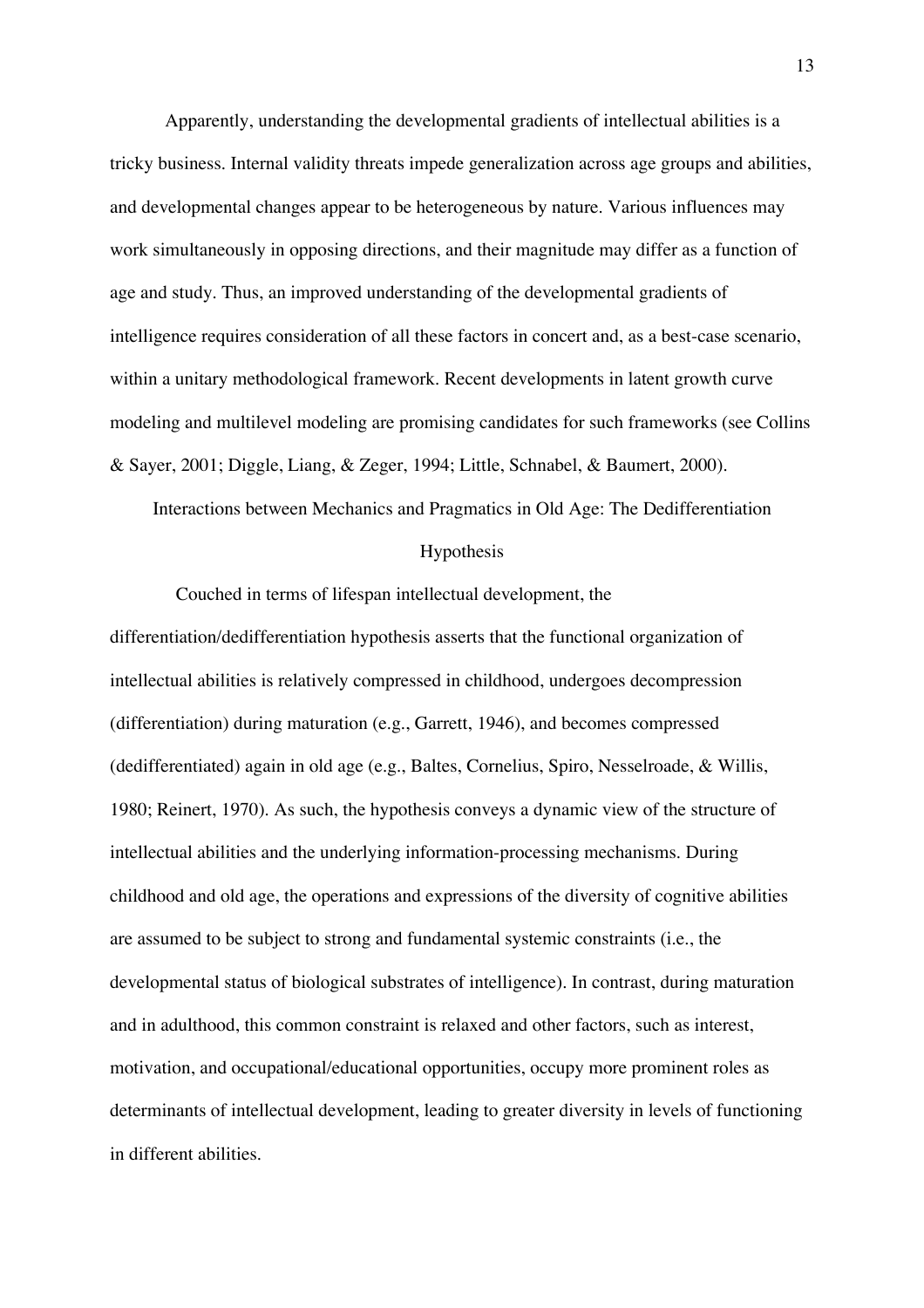The dynamic view of the structure of intelligence conveyed by the

differentiation/dedifferentiation hypothesis was sparked by early findings of a decrease in the amount of variance accounted for by g and decreases in correlations across different abilities from childhood to early maturity (e.g., Garrett, 1946), and by corresponding findings of increases in old age (e.g., Reinert, 1970). With respect to covariance dedifferentiation in old age, more recent empirical evidence have generally bolstered the early findings (e.g., Baltes & Lindenberger, 1997; Hultsch, Hertzog, Dixon, & Small, 1998; Li et al., in press; Mitrushina & Satz, 1991; Schaie, Maitland, Willis, & Intrieri, 1998; see Li & Lindenberger, 1999 for an overview), but some prominent exceptions are also available (e.g., Juan-Espinosa et al., 2002; Park et al., 2002). At least to some extent, the somewhat mixed evidence may emanate from methodological problems surrounding the empirical testing of the dedifferentiation hypothesis and the comparison of results across studies, including factors such as sample composition, unsuitable age groups, and restriction in range (e.g., Deary et al., 1996).

An essential corollary of old-age dedifferentiation is the hypothesis that the entire space of intellectual abilities is increasingly dominated by a common source (or an ensemble of common sources) of intellectual development. Framed in terms of the distinction between the mechanics and pragmatics of cognition, old-age decrements in pragmatic abilities are assumed to be induced by the mechanic decline (Ghisletta & Lindenberger, 2003). In other words, the biological changes reflected by decline in mechanic abilities eventually limit the expression and accumulation of pragmatic knowledge in old age when the mechanic abilities fall below certain threshold levels. At higher levels of mechanic functioning, development of the pragmatics is more dependent upon cultural-experiential factors, and less dependent upon biological factors (but see Hambrick & Engle, 2002).

This dynamic account should perhaps be distinguished from the alternative nondynamic dedifferentiation notion of a common developmental cause operating with constant force throughout the adult lifespan. Specifically, given that individual differences in rates of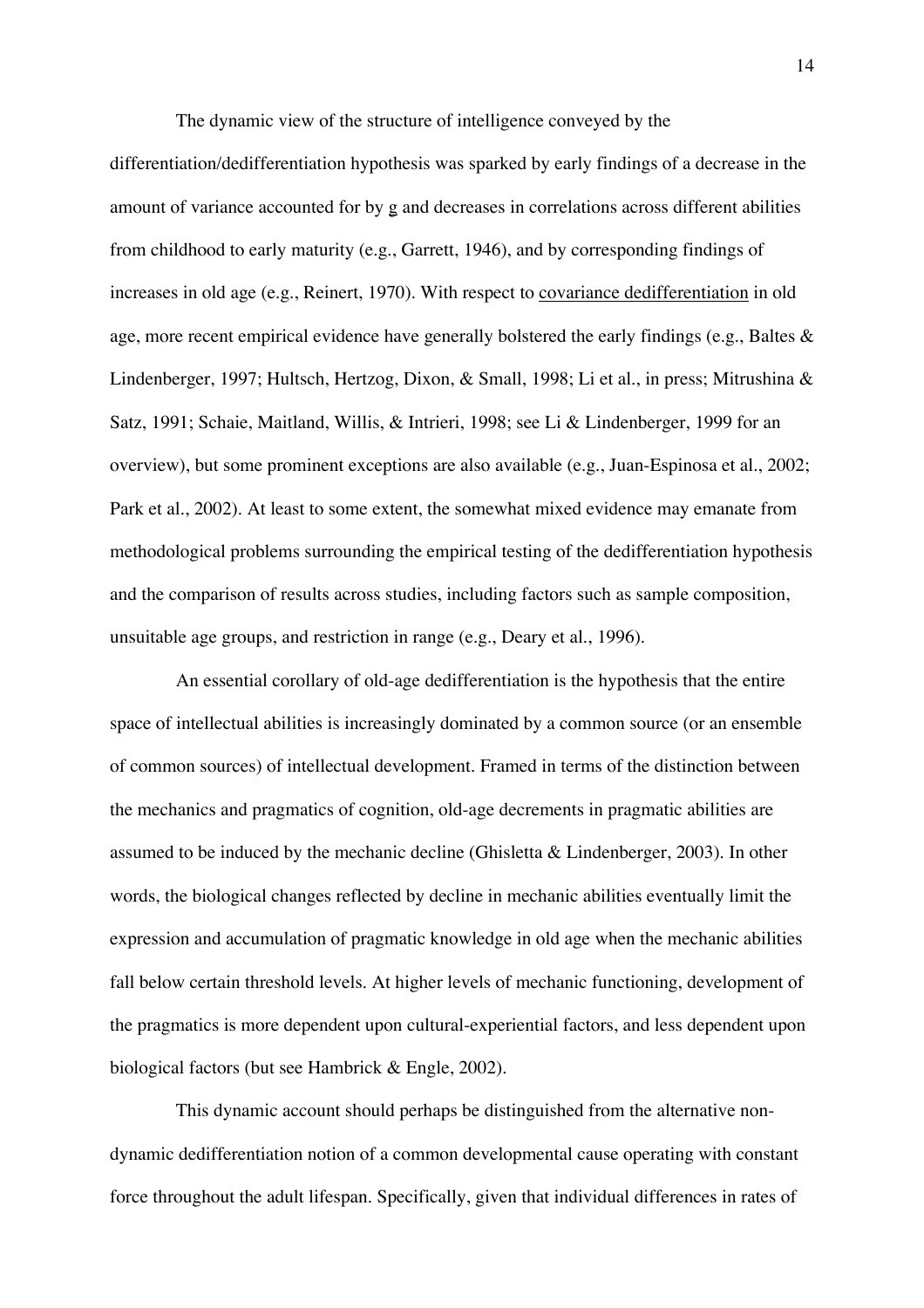aging are present, rank ordering of individuals should be increasingly saturated by agingrelated variance across age/time. Accordingly, if age-related changes in different abilities are driven by a common source (i.e., if rates of aging in different abilities are associated), correlations across abilities should increase as a function of time/age (Hofer & Sliwinski, 2001; see also Li & Schmiedek, 2002). Thus, strictly speaking, the notion of an increased dominance of common constraint is not necessary to explain a pattern of covariance dedifferentiation. However, the dynamic notion has the additional benefit of being able to explain differentiation during maturation (e.g., Li et al., in press) and the phenomenon of divergence; that is, lower correlations between abilities among participants with a higher level of performance (e.g., Spearman, 1927; Deary et al., 1996). Furthermore, as will become evident below, several more recent findings support the notion of a common source that varies in strength as a function of age.

One line of evidence for the dynamic dedifferentiation account can be subsumed under the heading of directionality dedifferentiation (Baltes et al., 1998; Ghisletta & Lindenberger, 2003). That is, in the period from young to young-old age, the cross-sectional findings summarized above reveal steady monotonic decline in the mechanics, but stable or increasing performance levels for the pragmatics. However, in old age, negative age gradients generally prevail for both the mechanics and the pragmatics. Hence, in old age, the difference in the directionality of the age gradients vaporizes (for a longitudinal analogue see Rönnlund et al., 2003). This pattern, together with the findings of covariance dedifferentiation, is consistent with the notion that the deteriorating functional level of the mechanics starts to limit the expression of the pragmatics in old age.

So far, direct evidence pertaining to the proposition that old-age decrements in pragmatic abilities are driven by the mechanics has been lacking. Recently, Ghisletta and Lindenberger (2003) filled this lacuna by applying a recently developed dynamic (i.e., leadlag) structural equation modeling method, the dual change score model (DCSM; McArdle,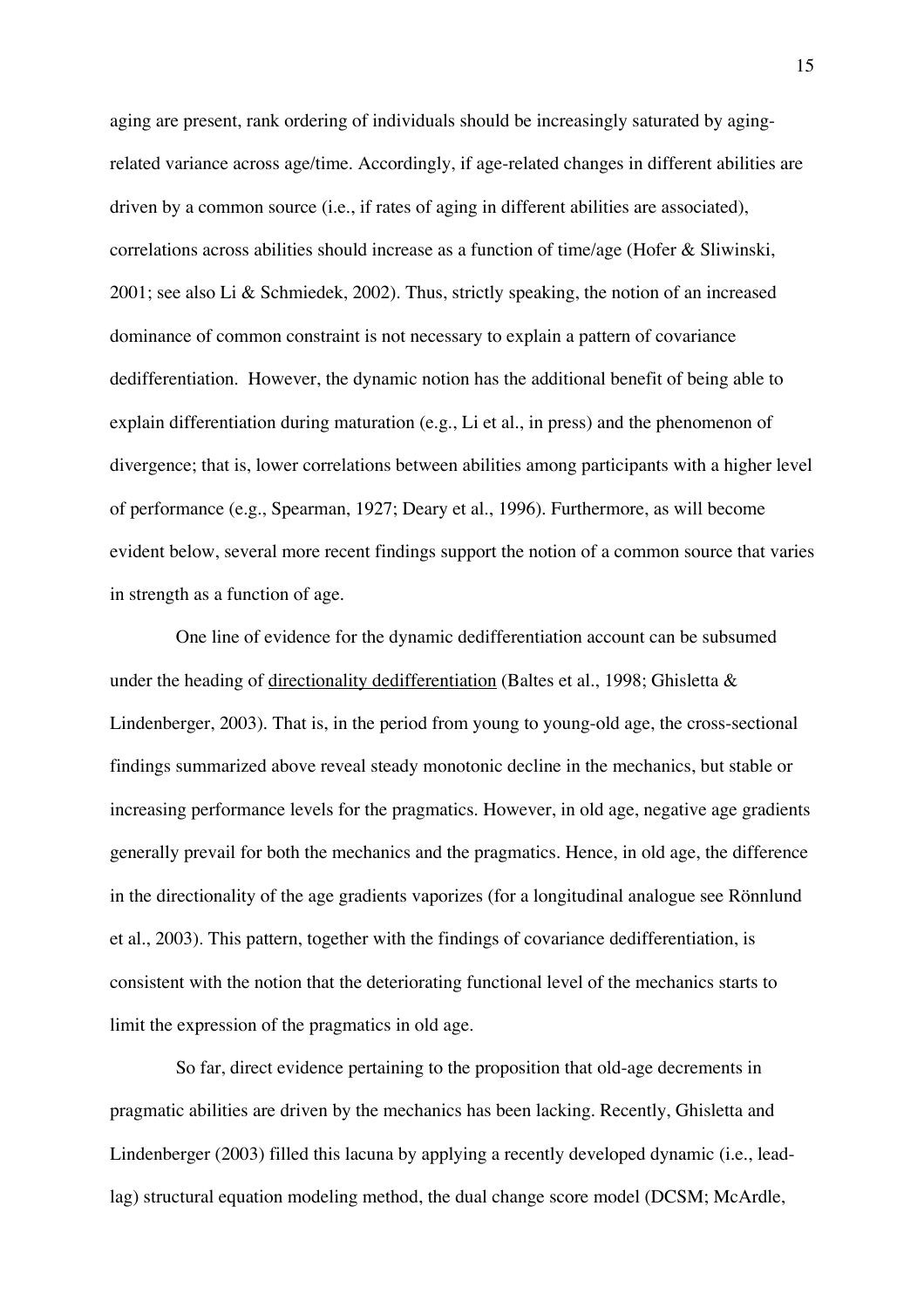2001; McArdle & Hamagami, 2001; McArdle, Hamagami, Meredith, & Bradway, 2000), to combined longitudinal and cross-sectional data from BASE ( $n = 516$ ; age range = 70-104). Processing speed (Digit Letter and Identical Pictures) and knowledge (Vocabulary and Spota-Word) were used to index the mechanics and the pragmatics, respectively.

The DCSM may be considered as a variant of latent growth curve models (LGM) or multilevel models (also known as hierarchical linear models, random coefficient models, or mixed effects models). Although these models emanate from different statistical traditions and may differ in technical implementation (e.g., Lindenberger & Ghisletta, 2003), they all seem to boil down to the same underlying statistical model, and, therefore, we henceforth collectively refer to these models as LGMs (for detailed description of these models see Collins & Sayer, 2001; Diggle et al., 1994; Little et al., 2000). In general, LGMs estimate a time-based gradient for a specific group and represent individual trajectories as deviations from this gradient, thereby allowing unobserved heterogeneity in the individual trajectories to be represented, rather than to be treated as error. Extending these models to the multivariate case allows for estimation of the extent to which levels and changes are associated across different variables, at the level of latent (true) scores. The beauty of the DCSM, however, is that it extends the time/age-locked and symmetrically modeled associations between different variables (e.g., associations between slopes of change over a certain time interval) to allow for empirical testing of lead-lag relations such as the one conveyed by the dedifferentiation hypothesis. In other words, with the DCSM, the proposition that low levels of mechanic functioning limit the acquisition, expression, or maintenance of the pragmatics in old age, and thus drive (i.e., temporally precede) decline in the pragmatics, is amenable to direct empirical testing by statistically evaluating the answer to the question: Is the magnitude of the influence of level of processing speed on subsequent change in knowledge different from that of knowledge on subsequent change in processing speed?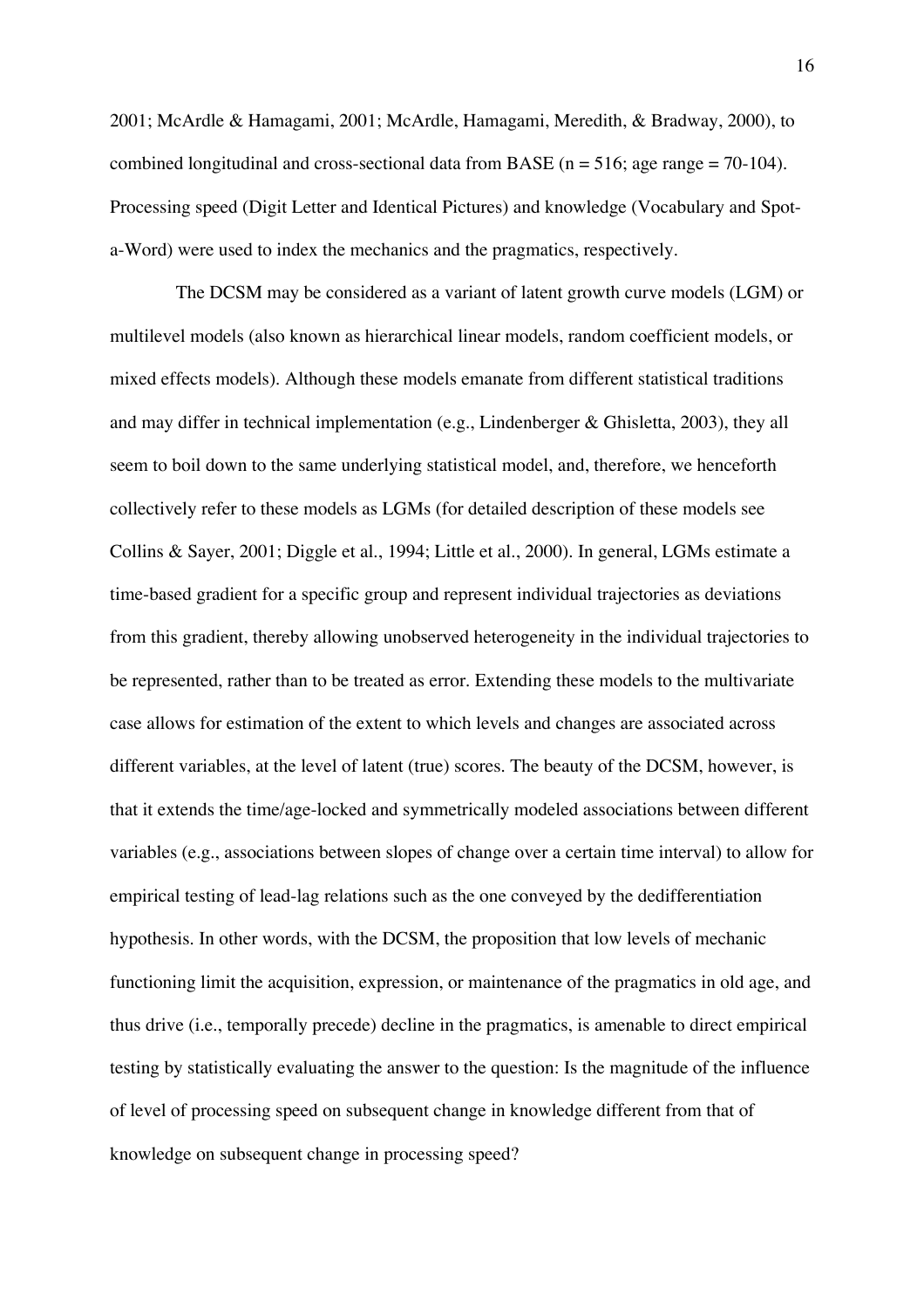The results reported by Ghisletta & Lindenberger (2003) clearly showed that processing speed was the leader and knowledge was the lagger within this specific system of variables; that is, processing speed at t-1 time exerted a substantially stronger influence on change in knowledge from t-1 to t than knowledge at t-1 did on subsequent change in processing speed (see Ghisletta & Lindenberger, 2003 for statistical details). In other words, declines in knowledge, when and if they occur, are temporally preceded by lower levels of processing speed (for similar results regarding younger participants see McArdle et al., 2000). It follows that, with advancing age, interindividual variance in knowledge is increasingly saturated by variance in speed, suggesting that pragmatic abilities are increasingly composed of mechanic variance.

To further dissect the pattern of dedifferentiation, we return to the Singer et al. (2003) study, described under the heading of Selective Attrition. Recall that this study included 516 individuals aged 70-103 at baseline and that this sample was followed up two times, approximately four and six years after the initial measurement. Figure 2 depicts three differently calculated age gradients for processing speed and knowledge, respectively. For our purposes, these measures may again serve as indicators of the mechanics and pragmatics of cognition. The thin black lines represent the cross-sectional gradient extracted at the first measurement occasion for the longitudinal sample; that is, for those individuals ( $n = 132$ ) that subsequently survived and participated in the repeated measurement occasions. These individuals are highly select owing to both experimental and mortality-associated reasons. The dashed line describes the corresponding cross-sectional age gradient for the total initial sample ( $n = 516$ ). This gradient presumably describes a sample including more participants suffering from cognition-associated health disorders and terminal decline. The thick black line represents the longitudinal convergence gradient (i.e., combined cross-sectional and longitudinal information) for the longitudinal sample.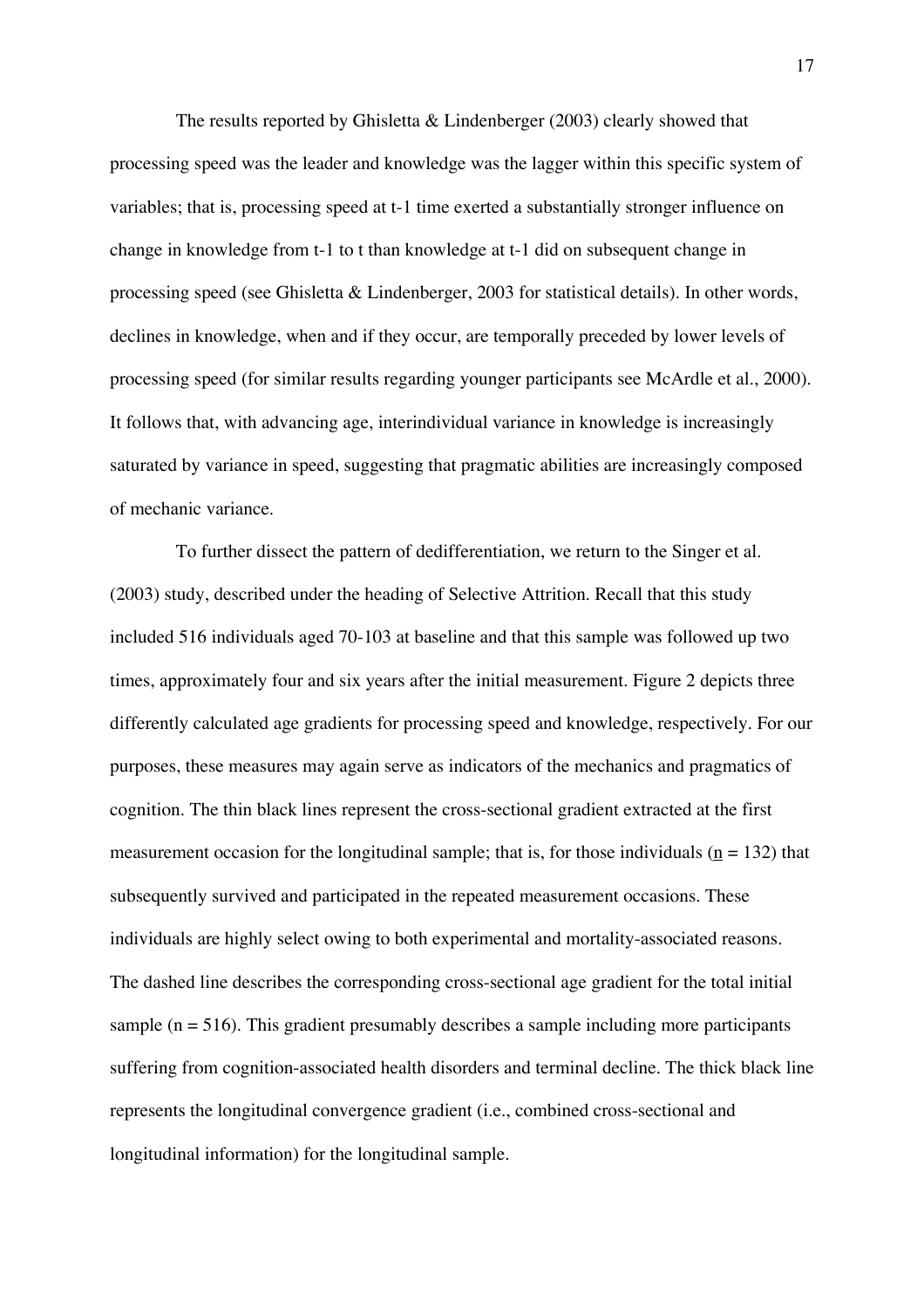If we start by considering the cross-sectional gradient of the total sample, it is clear the negative gradients prevail in both processing speed and knowledge. In contrast, the crosssectional gradients describing the select longitudinal sample are more idiosyncratic: Knowledge remains stable whereas processing speed decreases. In other words, there is a pattern indicating a sample X ability X age interaction, suggesting that decline in the mechanics may be normatively age-related, whereas decline in the pragmatics, which presumably is induced by mechanic decline, may also be associated with impending death (see also Small, Fratiglioni, von Strauss, & Bäckman, 2003). The shape of the longitudinal gradient is largely consistent with this conclusion. Specifically, in very old age (> 90 years) negative gradients are evident for both processing speed and knowledge. In this age it is likely that, even in a select sample, the effects of impending death are large relative aging-induced changes. Taken together then, the pressure of biology-related factors such as specific diseases and terminal decline increase in old age and may, at least in part, act as driving forces of directionality dedifferentiation in old age. This conclusion is further bolstered by findings suggesting that health-related and biology-linked variables such as sensory functioning may be stronger related to, especially pragmatic, cognitive functioning in old age (e.g., Baltes & Lindenberger, 1997).

#### Intraindividual Patterns of Change

It is a truism that the primary objective for research on the aging of intelligence, and for developmental psychology in general, is to understand the nature of developmental processes at the level of individuals. Yet, standard multivariate statistics applied to hypotheses concerning development, such as standard cross-sectional and longitudinal factor analyses, are notoriously concerned with associations among variables across, rather than within, individuals. For a long time, this blatant discrepancy between concepts and methods has been noted by a loosely connected family of approaches, such as advocates of a person-oriented view on development (e.g., Block, 1971; Magnusson, 1998; Valsiner, 1984), by lifespan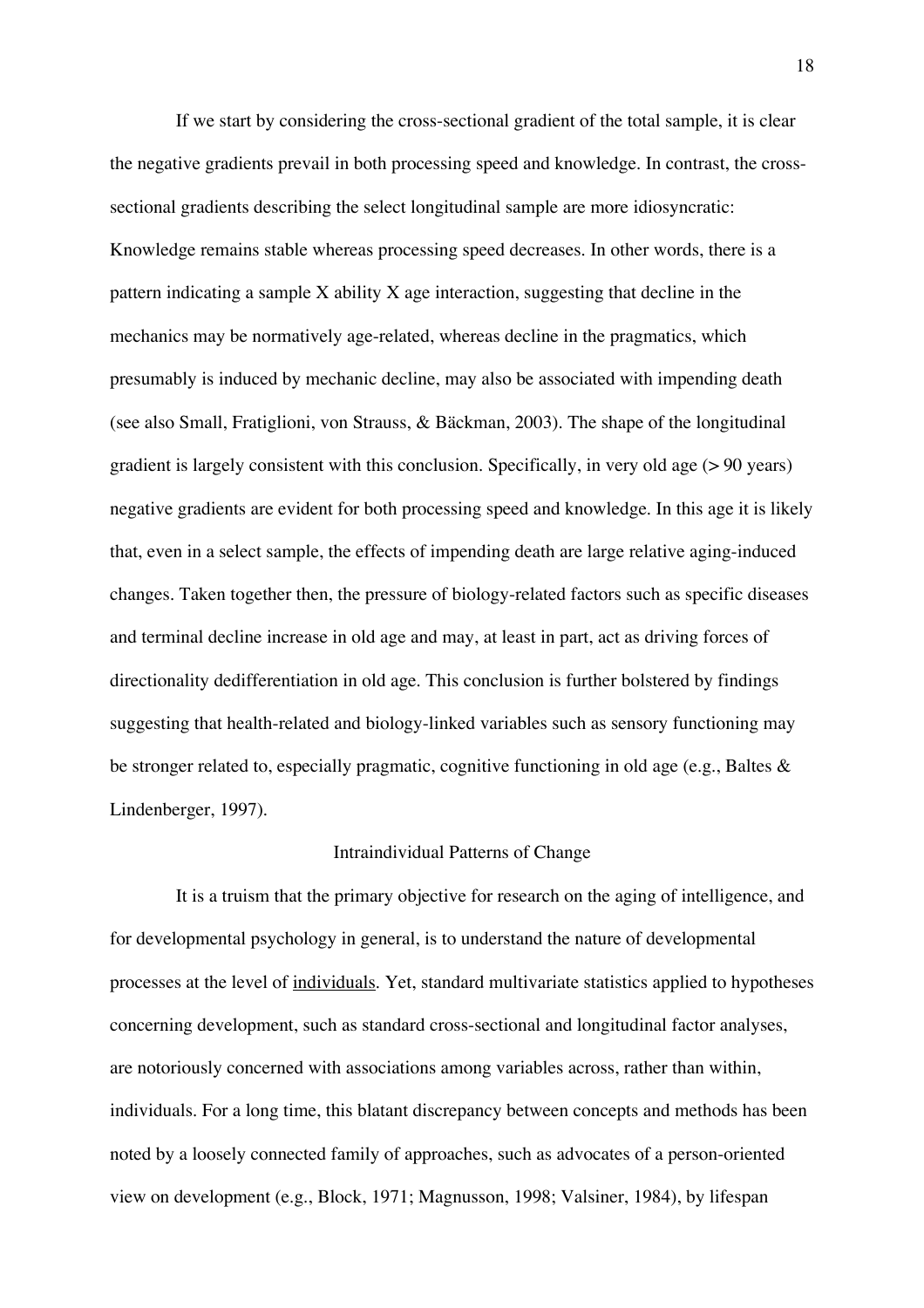theoreticians and methodologists (e.g., Baltes & Nesselroade, 1979; Baltes et al., 1977), and by developmental systems theoreticians (e.g., Lerner, Dowling, & Lara Roth, 2003; see also Wohlwill, 1973; for a summary, see Li, 2003). However, the echoes of their rumbles have been overheard by mainstream developmental research. In fact, contrary to cognitivist stereotypes, it is fair to state that Skinnerian operant psychology, with its careful description and manipulation of behavioral repertoires over time, was much more germane to intraindividual research practice and theorizing than most of today's developmental endeavors (cf. Baer, 1970; Richelle, 1993).

Two interrelated insights are at the core of the intra-person developmental research agenda (see Borsboom, Mellenbergh, & Van Heerden, 2003, for a review from a general perspective). First, analyses of interindividual differences do not necessarily inform the study of how variables are related within individuals. Recently, Molenaar, Huizenga, and Nesselroade (2003) elegantly addressed this issue by applying a concept taken from mathematical-statistical theory – ergodicity – denoting a process having the same structure with respect to intra- and interindividual variances. As a rule of thumb, a process can only be ergodic when means, variances, and covariance are invariant across time. As should be evident from the findings summarized above, developmental processes related to intelligence are inherently non-ergodic. From this point of view, it seems plausible, if not likely, that analyses of interindividual differences deliver results that are unrelated to the structure of intraindividual differences. This point is analogous to the conclusion that inferring agingrelated changes from cross-sectional data is made difficult by interindividual differences confounds in the form of cohort effects and selectivity.

The second message pertains to a critical assumption of standard multivariate statistics: that structural relations among variables are invariant across individuals. In light of the suspicion that developmental processes may lead to interindividual differences in intraindividual patterns of change, this assumption strikes a discordant note. Some classics are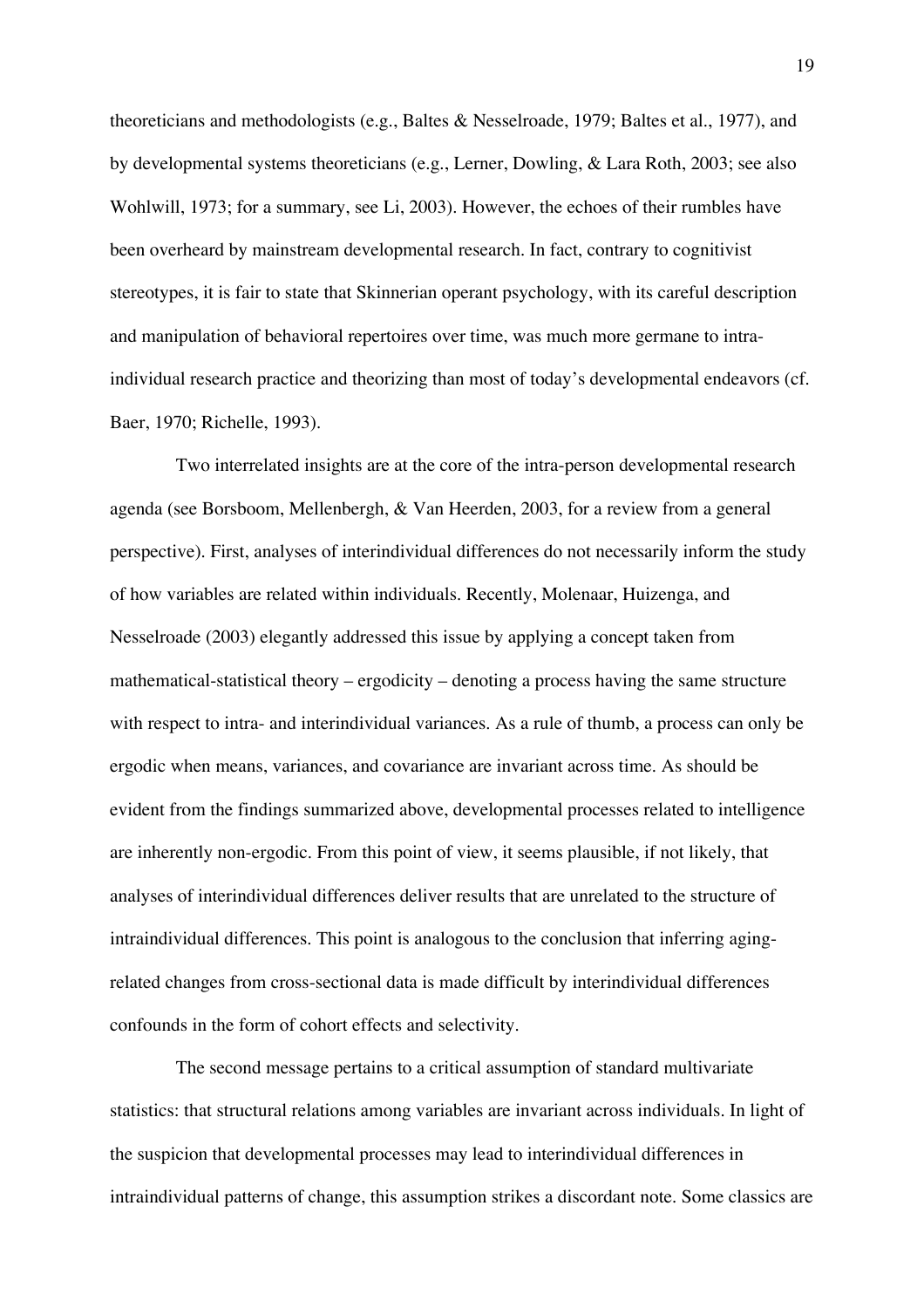worth revisiting in this context. Baltes et al., (1977), for example, suggested that the aim of lifespan developmental psychology should be to describe and explain intraindividual differences in behavior, accompanied by the study of interindividual differences and commonalities in these intraindividual changes. The developmental path of each individual is depicted as a multivariate developmental trajectory, or, put differently, as a multivariate pattern of intraindividual change. A sharp line is drawn between studying intraindividual trajectories as the analytical building blocks and the study of the differences between them, implying that these differences might be substantial. To step down on the abstraction ladder, a similar message appears every now and then as critiques against the heavy reliance on simple aggregates across individuals in studies of learning and in studies of developmental growth (see Estes, 1956, for an early appearance; see also Hertzog, 1985). Such gradients, exemplified in this chapter by the longitudinal and cross-sectional gradients of intellectual development, contain a mix of intraindividual and interindividual variances, and mask patterns of growth that are unique to the individual (cf. Jones & Nesselroade, 1990). In the extreme case, one might end up with a gradient describing none of the individual growth curves that make up the gradient.

To illustrate, let us return to the Singer et al. (2003) study for the last time (i.e., Figure 2). As deduced from the absence of directionality dedifferentiation for the select crosssectional sample, the pattern of dedifferentiation often observed in cross-sectional studies might be driven by a subset of individuals in close proximity to death. Put differently, the intellectual ability structure of a person entering the terminal decline phase may move toward a one-factor solution (e.g., of measures of the mechanics and the pragmatics), whereas the intellectual ability structure of a "normally aging" person of the same age may be more differentiated. Statistical parameters obtained from samples that are made up of mixtures of these two types of individuals yield a picture of intellectual development in old age that approximates, at best, an unknown proportion of the individuals constituting this mixture.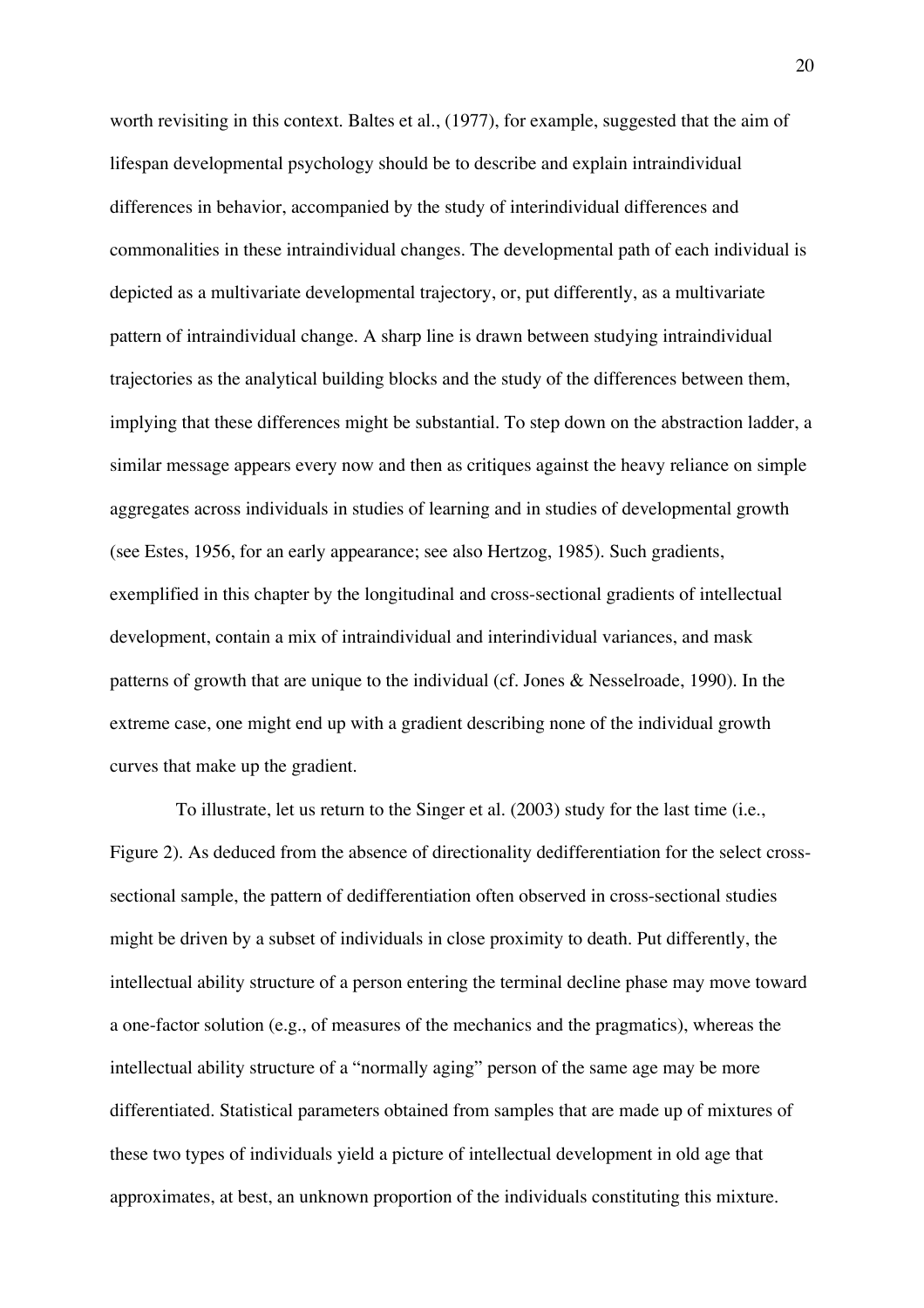Thus, a focus on the individual, or at least on relatively homogeneous subgroups of individuals, is needed to capture the dynamic (e.g., non-stationary, time-dependent) properties of intellectual development.

Of course, if some of the causal structures are indeed mortality-related, one would expect most individuals to sooner or later evince a pattern of dedifferentiation; that is, "normally aging" and "terminally declining" individuals are not exclusive groups but denote, to some degree, different time periods of a common trajectory. The age at which this developmental transition begins will vary from person to person. Thus, an age-based analysis may actually mask developmental patterns that are truly common across individuals, because the biological timing of transition periods may differ across individuals. Age differences in the onset of adolescent growth spurts are the classical example for phenomena of this sort (Wohlwill, 1970). Thus, to discern developmental commonalities across individuals, one may need to substitute age by neurobiological and cultural-social constructs that are close to the developmental process of interest (see e.g., Li & Schmiedek, 2002; Nesselroade & Schmidt McCollam, 2000; Wohlwill, 1973).

If heterogeneity in patterns of change exists, why did standard multivariate techniques such as standard factor analysis not reveal its presence? As shown by Molenaar (1999; see also Molenaar et al., 2003), standard factor analysis is relatively insensitive to substantial heterogeneity in patterns of intraindividual change; that is, solutions based on interindividual differences may yield acceptable fits to the data, although the data correspond to individuals that are very heterogeneous in terms of the structure of their intraindividual changes.

In conclusion: To enhance the validity of our knowledge about intellectual aging, one would like to see increased use of methods that separate intraindividual variability and change from interindividual differences, as well as methods that have the potential to reveal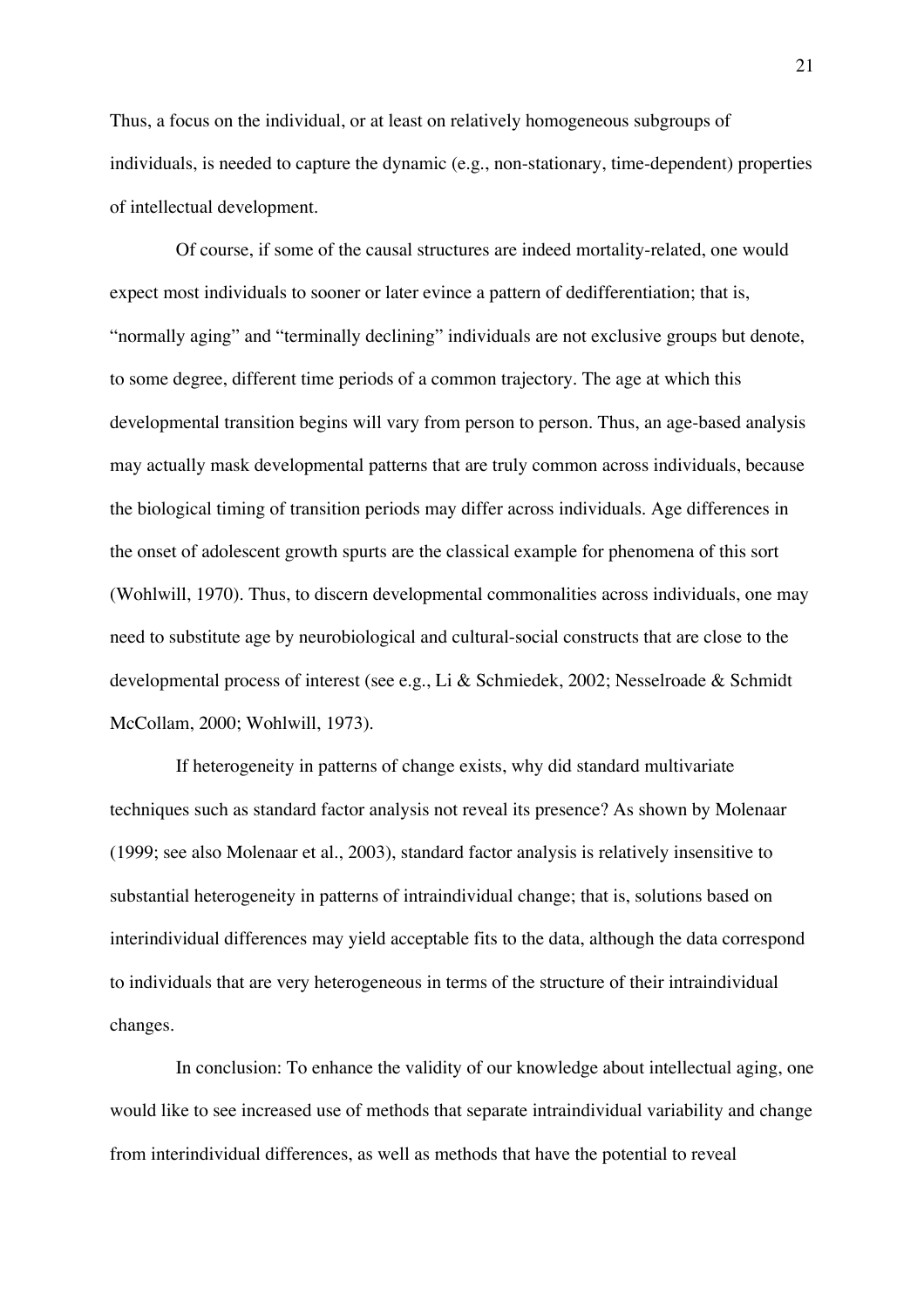heterogeneity and transition periods in patterns of aging. At the risk of sidestepping many useful approaches, we describe three broad avenues that might lead in these directions. Person-oriented approach with Pattern-Based Methods

Instead of focusing on associations between variables, pattern-based methods focus on relationships among individuals, with the aim to group individuals on the basis of similarity. Similarities and dissimilarities among individuals are based on the profile of values on the variables under study. In terms of Cattell's (1952) data box, the general idea is to turn the conventional orientation of the cross-sectional data matrix 90 degrees, factoring people over variables (i.e., Q technique), rather than factoring variables over people (i.e., R technique). Popular examples of model-based variants include categorical factors, such as latent-class analysis and its longitudinal extension, latent transition analysis. When the observed variables are continuous, the corresponding technique is called latent profile analysis. Exploratory pattern-based methods include configural frequency analysis (von Eye, 1990) and variants of cluster analysis. Bergman, Magnusson, & El-Khouri (2003) may be consulted for a comprehensive overview of the methods and the theoretical rationale behind a pattern-oriented approach, accompanied by an accessible description of the technical implementation of the exploratory (e.g., non-model based) alternatives.

The advantage of using a pattern-based approach lies perhaps not so much in statistics as in a closer match between the theoretical model and the measurement model. Specifically, in principle, there is no variance accounted for by the pattern-oriented approach that cannot be explained by a standard variable-oriented factor approach (e.g., Horn, 2000). However, pattern-based methods may offer a more direct reflection of the theoretical suspicion that development not only may produce quantitative interindividual differences, but also qualitatively different developmental paths for different individuals. In other words, these methods may provide a more direct way of focusing on the individual and, therefore, a way of grasping the extent and nature of sample heterogeneity in patterns of change.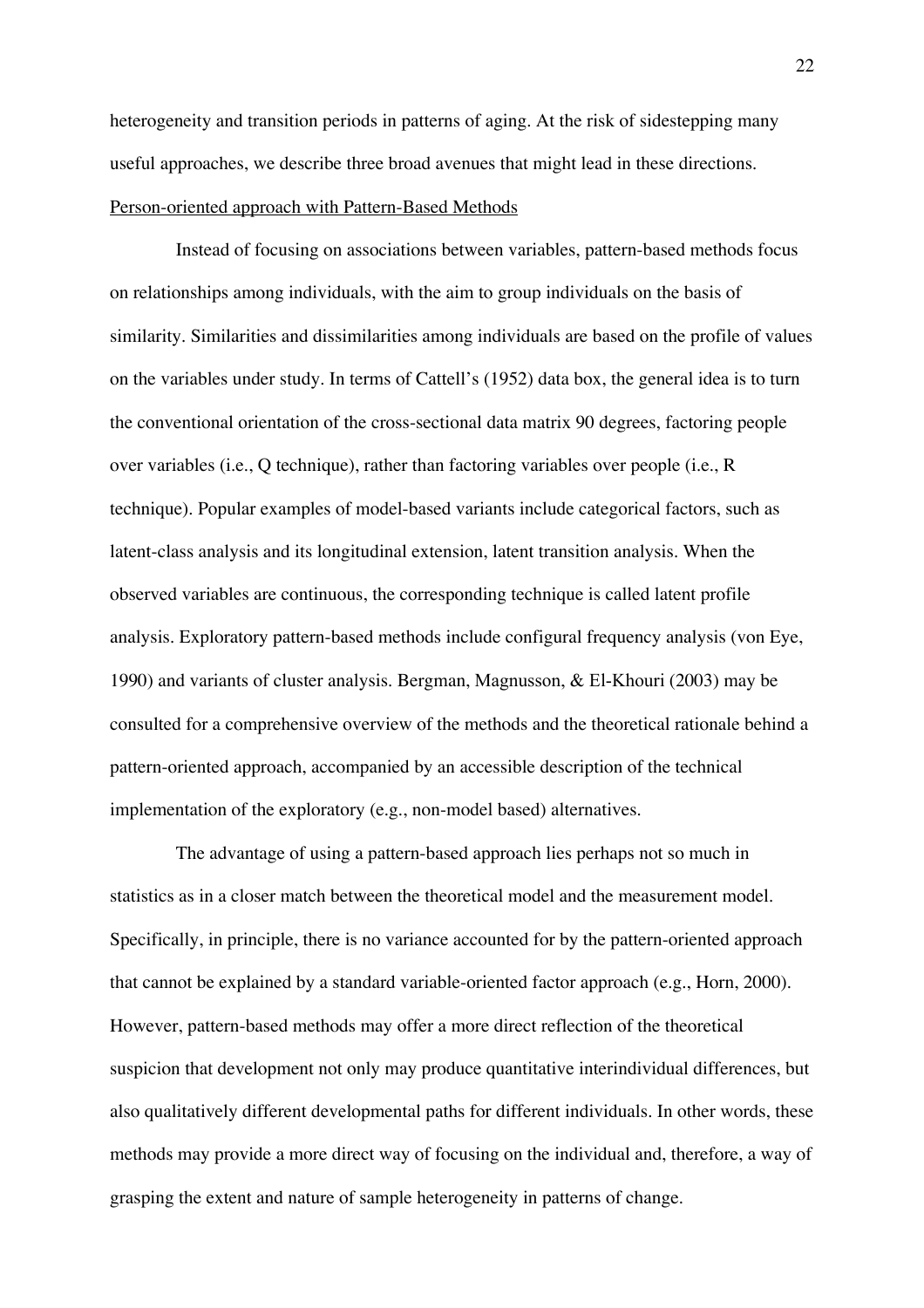A further advantage of this approach is the capacity to structure and explore unobserved population heterogeneity. Specifically, whereas many standard multivariate approaches offer ways to represent heterogeneity by including interaction terms or by employing multi-group factor models, the pattern-based approach offers a viable alternative for structuring unknown sources of heterogeneity and exploring its correlates.

Although the pattern-based approach offers a natural avenue for establishing homogeneous subgroups, the analysis of change is not easy to manage with this approach (see Bergman, 1998; Bergman et al., 2003). Typically, classifications are carried out at each time, followed by the study of individuals' group membership over time with the aim to find typical and antitypical (cf. von Eye, 1990) transition paths across the groups established at each cross-section (e.g., Bergman et al., 2003). Panel designs lend themselves to this kind of analysis; for example, group transitions may map onto a stage-sequential theoretical model. However, often, at least with regard to intellectual development in old age, transition might be a relatively slow and gradual process that deserves more direct and intense study. The next approach seems promising in this regard.

### LGMs allowing for Differences in the Parameters between Subgroups.

This approach merges the variable-oriented LGM approach used to structure change with the model-based pattern-oriented methods described above. Categorical latent variables are used to describe groups of changing individuals that are homogenous within and heterogeneous across groups. The notion is that each group corresponds to a subpopulation with its own set of parameters. These features are then combined with the conventional growth modeling approach, which provide the parameters. To recapitulate, LGM is an attractive approach to analyze longitudinal data, relating an observed variable to time or to some time-related variable such as age. However, a mean growth curve is estimated under the assumption that all individuals in the sample are drawn from the same population and a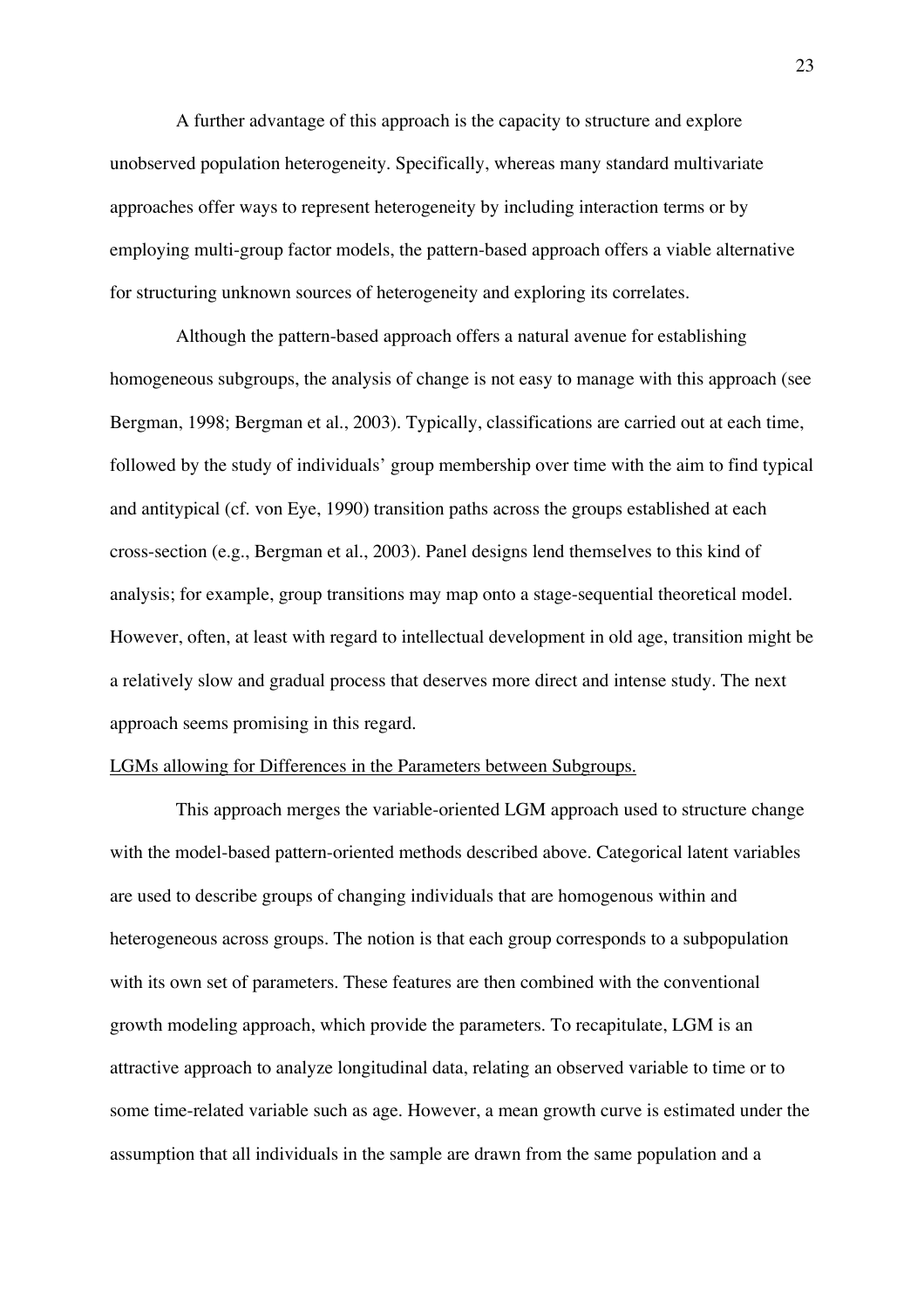continuous latent variable is used to capture any heterogeneity in individual trajectories of growth.

The combination of the two approaches offers a way to gauge the validity of the mean growth curve. By using an outcome variable measured at multiple time points, a latent class model is formed in which the latent classes correspond to different growth curves of the outcome variable. In other words, individuals are assigned to different groups based on their longitudinal trajectory. For example, one group of individuals may have a linear growth and another may have a quadratic growth. Individual differences in the trajectories within the groups are captured by growth factor variances for each group (as in traditional LGM). Muthén and Muthén (2000; see also Muthén, 2001) provide accessible overviews of this framework and Raudenbush (2001) describes similar techniques within the multilevel modeling tradition.

# Multivariate, Replicated, Single-Subject, Repeated Measures Designs

The methods described so far are useful tools for analyzing typical data sets in studies of intellectual aging; that is, data sets including many individuals, relatively few variables, and, at best, a few measurement occasions. In contrast, the approach described now requires a profound shift in research design, as well as in data analytical procedure. As argued above, this radical shift may well be necessary to better understand the structural dynamics of intellectual aging. Specifically, the designs and data-analytic techniques described in this section are based on the intensive longitudinal study of single individuals. The degree of generalizability across individuals can be assessed after patterns of change have been analyzed at the intraindividual level. Nesselroade (e.g., Nesselroade & Schmidt McCollam, 2000; Jones & Nesselroade, 1990) and Molenaar (e.g., Molenaar et al., 2003) are strong advocates of this general approach. Because it offers a way to clearly separate intraindividual and interindividual differences, more widespread applications are desirable.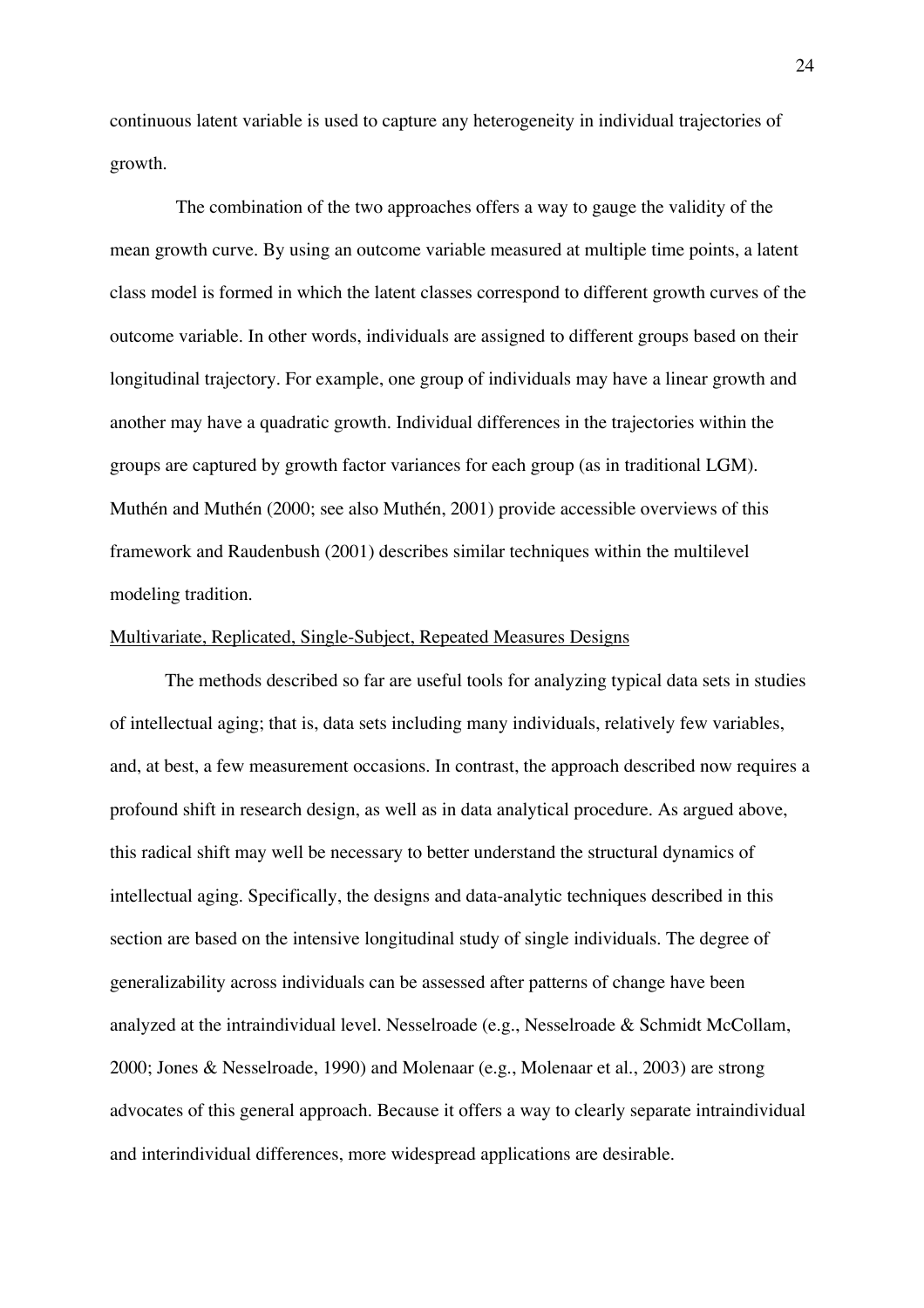Empirically, the main feature of this approach is to collect many variables many times within several individuals. Factor analysis may be performed on the longitudinal data to explore how groups of variables are related across time for a single individual; that is, Ptechnique factor analysis may be employed (variables over occasions). Molenaar (1985) suggested a combination of multivariate time series analysis and P-technique factor analysis, called dynamic factor analysis, to examine lagged relations among variables within persons (see Kim & Nesselroade, 2003 for a recent application).

When the individual's structure of intraindividual change have been clearly understood without being contaminated by interindividual differences, individuals with similar patterns of intraindividual change can be aggregated into homogeneous groups on the basis of statistical tests (Nesselroade & Molenaar, 1999). In this way, generalization across individuals can be approached and interindividual differences in intraindividual processes can be explored.

### Concluding Remarks

To capture the complexities of intellectual development in old age, one can neither treat individuals as if they do not differ among each other only because they happen to be born at a similar point in time, nor construe intelligence as a unitary and static construct. In younger adulthood, the biology-based mechanics and the culture-based pragmatics of intelligence display relatively loose couplings and display different age gradients. In late senescence, decline in mechanics limit pragmatic functioning, perhaps due, at least in part, to terminal decline. The onset and nature of this transition are likely to differ from person to person. General regularities in patterns of change are likely to exist, but can only be discerned with certainty after intraindividual time-dependent structures have been observed, analyzed, and compared. Thus, improved understanding of intellectual development in old age requires a multivariate, dynamic, and individual-oriented perspective.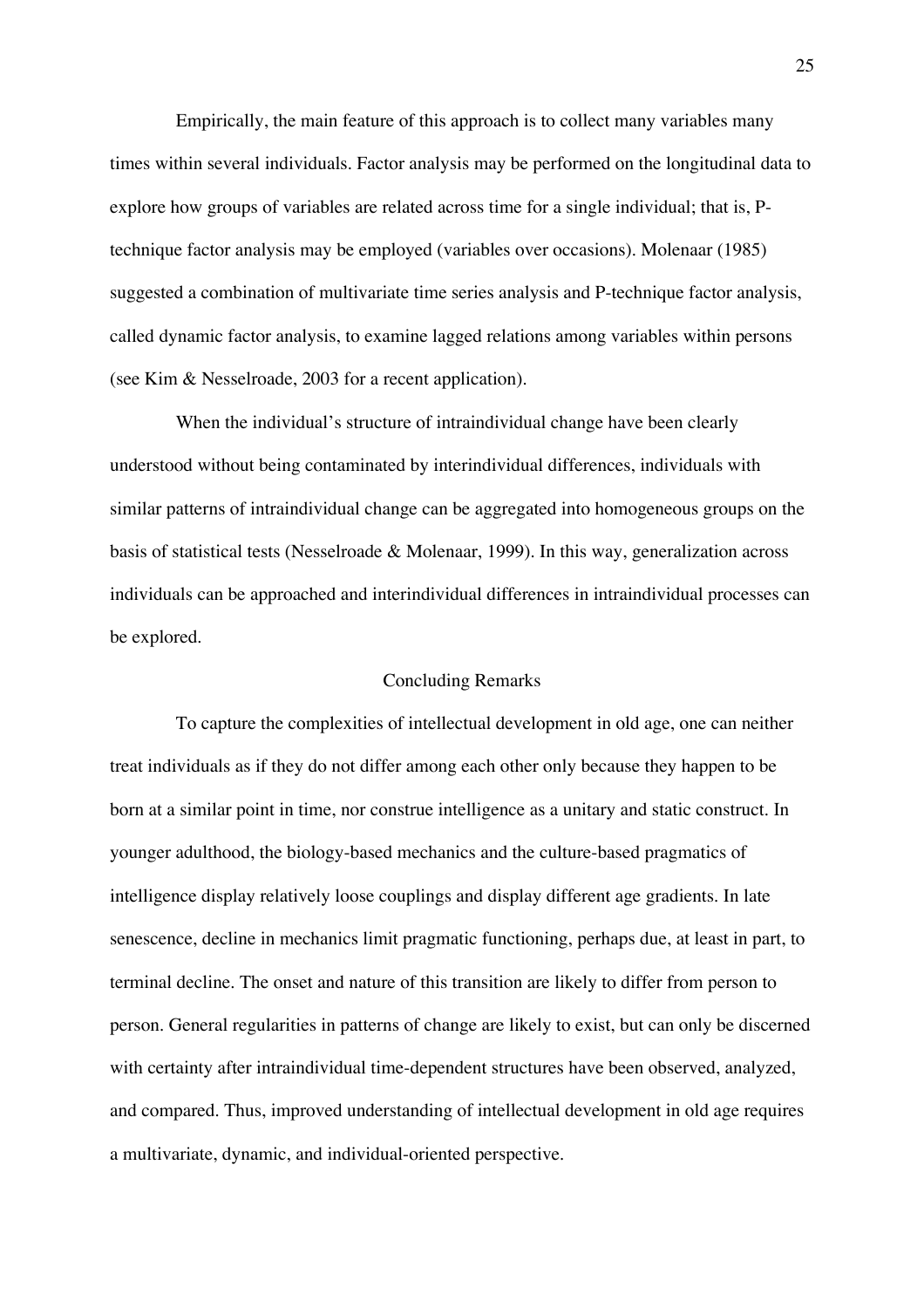### References

Ackerman, P. L. (1996). A theory of adult intellectual development: Process, personality, interest, and knowledge. Intelligence, 22, 227-257.

Baer, D. M. (1970). An age-irrelevant concept of development. Merril-Palmer Quarterly, 16, 238-245.

Baltes, P. B. (1987). Theoretical propositions of life-span developmental psychology: On the dynamics between growth and decline. Developmental Psychology, 23, 611-626.

Baltes, P. B., Cornelius, S. W., Spiro, A., Nesselroade, J. R., & Willis, S. L. (1980). Integration versus differentiation of fluid/crystallized intelligence in old age. Developmental Psychology, 6, 625-635.

Baltes, P. B., & Labouvie, G. V. (1973). Adult development of intellectual performance: Description, explanation, modification. In C. Eisdorfer & M. P. Lawton (Eds.), The psychology of adult development and aging (pp. 157-219). Washington, DC: American Psychological Association.

Baltes, P. B., & Lindenberger, U. (1997). Emergency of a powerful connection between sensory and cognitive functions across the adult life span: A new window to the study of cognitive aging? Psychology and Aging, 12, 12-21.

Baltes, P. B., Lindenberger, U., & Staudinger, U. M. (1998). Life-span theory in developmental psychology. In R. M. Lerner (Ed.), Handbook of child psychology: Vol. 1. Theoretical models of human development (pp. 1029-1143). New York: Wiley.

Baltes, P. B., & Nesselroade, J. R. (1979). History and rationale of longitudinal research. In J. R. Nesselroade & P. B. Baltes (Eds.), Longitudinal research in the study of behavior and development (pp. 1-39). New York: Academic Press.

Baltes, P. B., Reese, H. W., & Nesselroade, J. R. (1977). Life-span development psychology: Introduction to research methods. Monterey, CA: Brooks/Cole.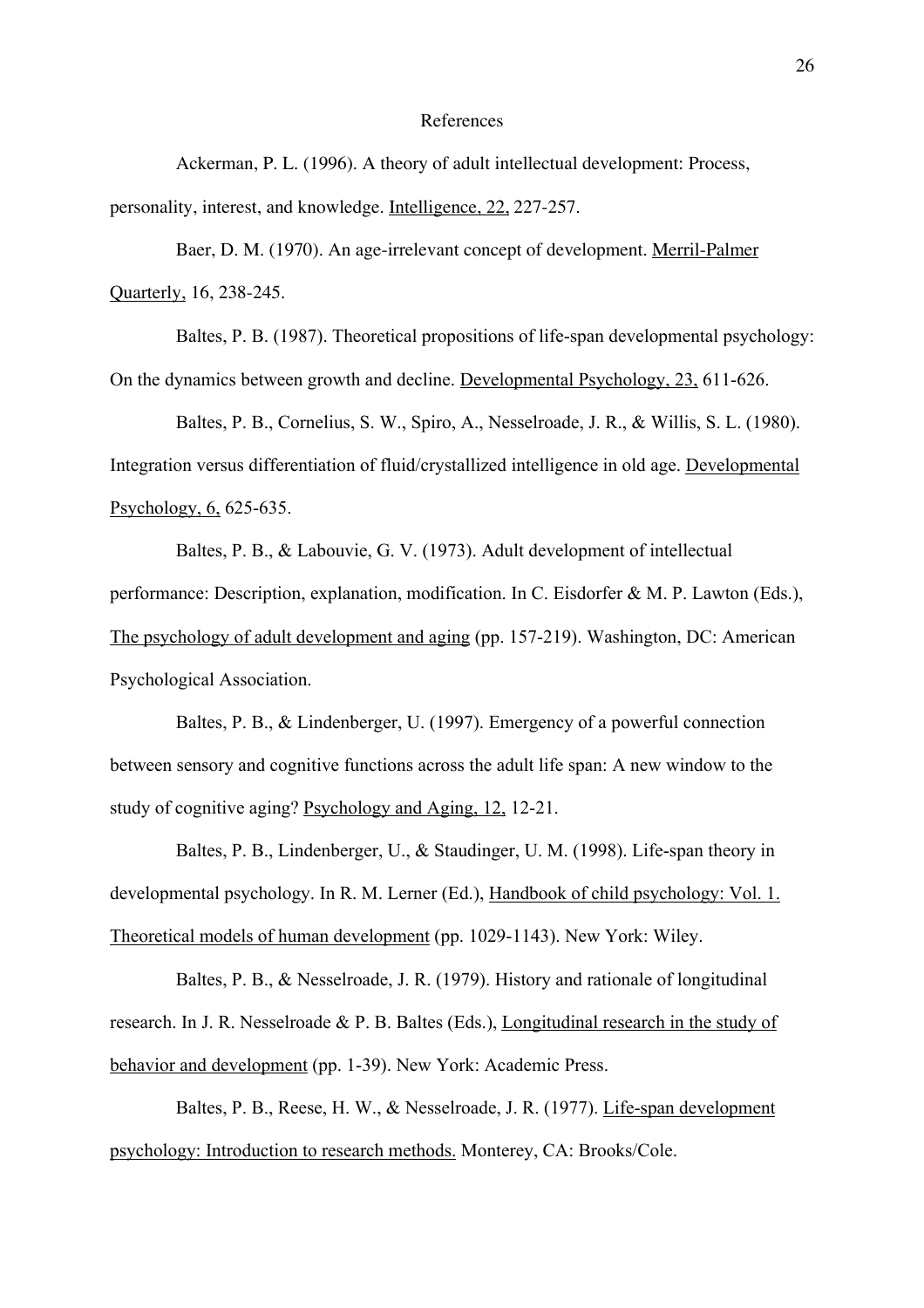Baltes, P. B., & Smith, J. (2003). New frontiers in the future of aging: From

successful aging of the young old to the dilemmas of the fourth age. Gerontology, 49, 123- 135.

Bäckman, L., Jonsson Laukka, E., Wahlin, A., Small, B. J., & Fratiglioni, L. (2002). Influences of preclinical dementia and impending death on the magnitude of age-related cognitive deficits. Psychology and Aging, 17, 435-442.

Bäckman, L., & Nilsson, L-G. (1996). Semantic memory functioning across the adult life span. European Psychologist, 1, 27-33.

Bäckman, L., Small, B. J., Wahlin, A., & Larsson, M. (2000). Cognitive functioning in very old age. In F. I. M. Craik & T. A. Salthouse (Eds.), The handbook of aging and cognition (2nd ed., pp. 499-558). Mahwah, NJ: Lawrence Erlbaum Associates.

Berg, S. (1996). Aging, behavior, and terminal decline. In J. E. Birren & K. W. Schaie (Eds.), Handbook of the psychology of aging (4<sup>th</sup> ed., pp. 323-337). New York: Academic Press.

Bergman, L. R. (1998). A pattern-oriented approach to studying individual development: Snapshots and processes. In R. B. Cairns, L. R. Bergman, & J. Kagan (Eds.), Methods and models for studying the individual (pp. 83-121). Thousand Oaks, CA: Sage.

Bergman, L. R., Magnusson, D., & El-Khouri, B. M. (2003). Studying individual development in an interindividual context: A Person-Oriented Approach. Mahwah, NJ: Lawrence Earlbaum Associates.

Block, J. (1971). Lives through time. Berkeley, CA: Bancroft Books.

Borsboom, D., Mellenbergh, G. J., & van Heerden, J. (2003). The theoretical status of latent variables. Psychological Review, 110, 203-219.

Bosworth, H. B., & Schaie, K. W. (1999). Survival effects in cognitive function, cognitive style, and sociodemographic variables in the Seattle Longitudinal Study.

Experimental Aging Research, 25, 121-139.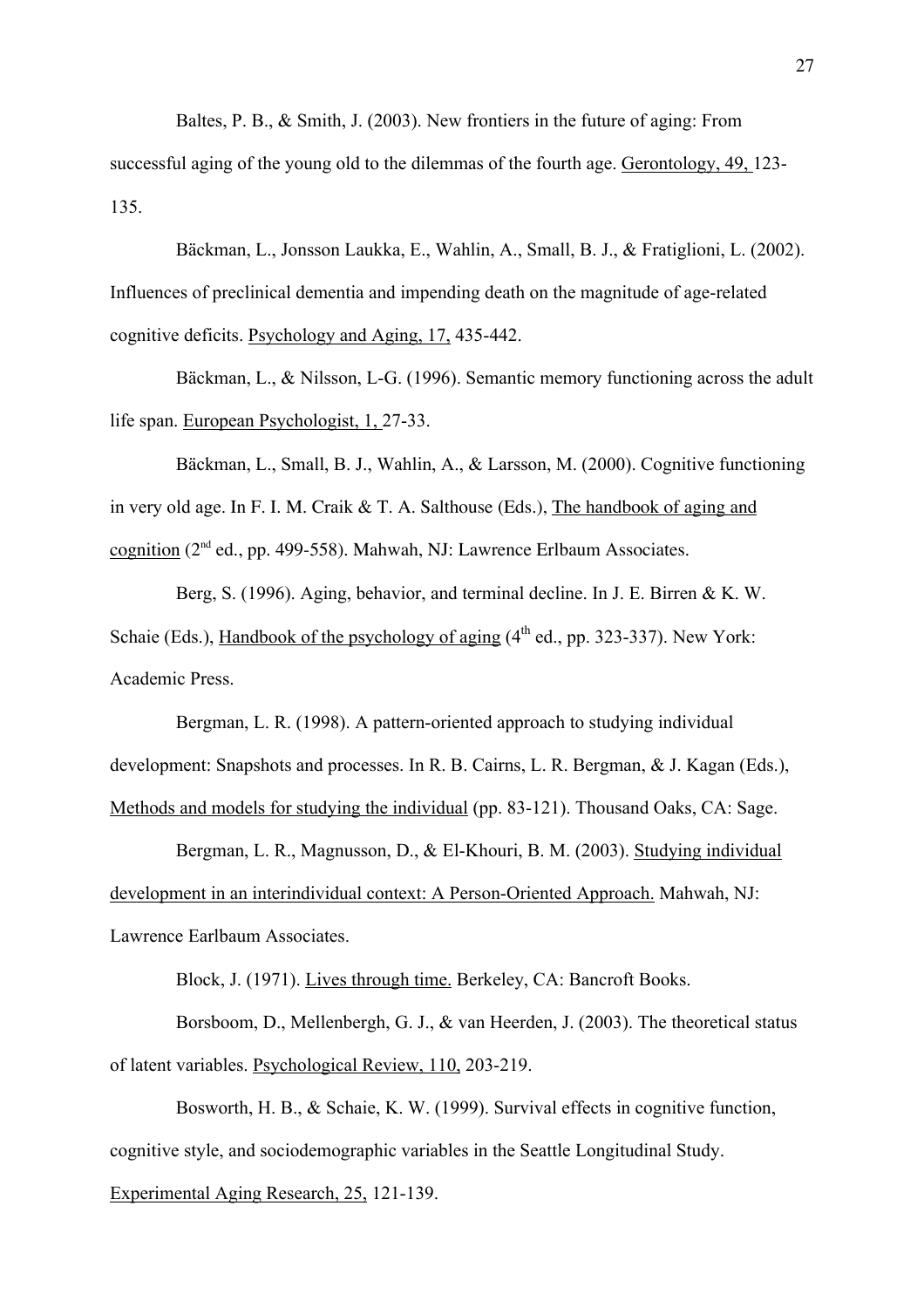Botwinick, J. (1977). Intellectual abilities. In J. E. Birren & K. W. Schaie (Eds.),

Handbook of the psychology of aging (pp. 580-605). New York: Van Nostrand Reinhold.

Cattell, R. B. (1952). The three basic factor-analytic research designs: Their interrelations and derivatives. Psychological Bulletin, 49, 499-520.

Cattell, R. B. (1971). Abilities: Their structure, growth, and action. Boston: Houghton Mifflin.

Christensen, H. (2001). What cognitive changes can be expected with normal ageing? Australian and New Zealand Journal of Psychiatry, 35, 768-775.

Collins, L. M., & Sayer, A. (Eds.) (2001). New methods for the analysis of change. Washington, D. C.: APA.

Colsher, P. L., & Wallace, R. B. (1991). Longitudinal application of cognitive function measures in a defined population of community-dwelling elders. Annals of Epidemiology, 1, 215-230.

Deary, I. J., Egan, V., Gibson, G., Austin, E. J., Brand, C. R., & Kellaghen, T.

(1996). Intelligence and the differentiation hypothesis. Intelligence, 23, 105-132.

Diggle, P. J., Liang, K-Y., & Zeger, S. L. (1994). Analysis of longitudinal data. New York: Oxford University Press.

Elias, M. F., Beiser, A., Wolf, P. A., Au, R., White, R. F., & D'Agostino, R. B.

(2000). The preclinical phase of Alzheimer's disease: A 22-year prospective study of the

Framingham cohort. Archives of Neurology, 57, 808-813.

Estes, W. K. (1956). The problem of inference from curves based on group data.

Psychological Bulletin, 53, 134-140.

Flynn, J. R. (1987). Massive IQ gains in 14 nations: What IQ tests really measure. Psychological Bulletin, 101, 171-191.

Garrett, H. E. (1946). A developmental theory of intelligence. American Psychologist,1, 372-378.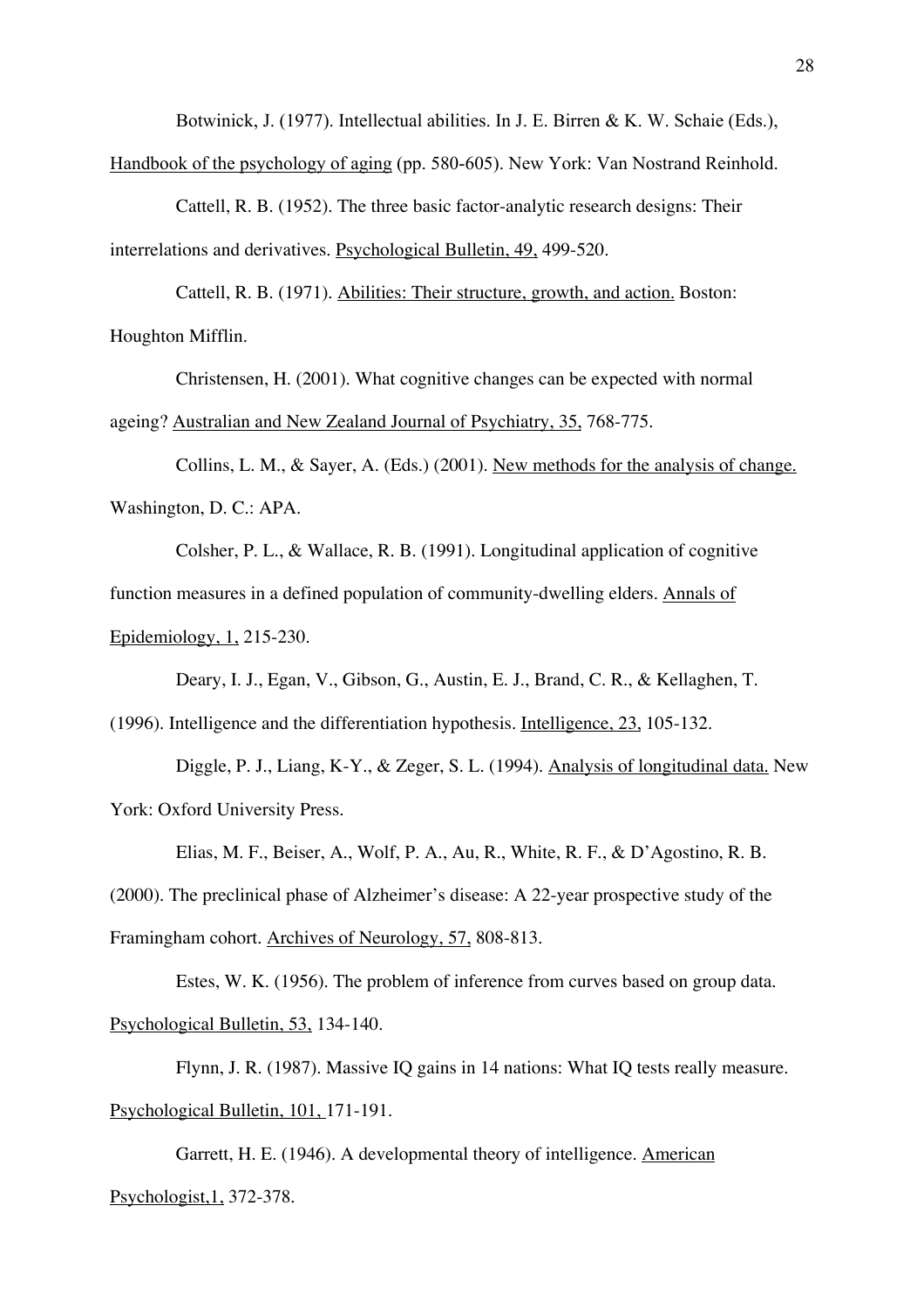Ghisletta, P., & Lindenberger, U. (2003). Age-based structural dynamics between perceptual speed and knowledge in the Berlin Aging Study: Direct evidence for ability dedifferentiation in old age. Manuscript submitted for publication.

Giambra, L. M., Arenberg, D., Zonderman, A. B., Kawas, C., & Costa, Jr., P. T. (1995). Adult life span changes in immediate visual memory and verbal intelligence. Psychology and Aging, 10, 123-139.

Hambrick, D. Z., & Engle, R. W. (2002). Effects of domain knowledge, working memory capacity, and age on cognitive performance: An investigation of the knowledge is power hypothesis. Cognitive Psychology, 44, 339-387.

Hebb, D. O. (1949). The organization of behavior. New York: Wiley.

Hertzog, C. (1985). An individual differences perspective: Implications for cognitive research in gerontology. Research on Aging, 7, 7-45.

Hofer, S. M., & Sliwinski, M. J. (2001). Understanding aging: An evaluation of research designs for assessing the interdependence of ageing-related changes. Gerontology, 47, 341-352.

Horn, J. L. (1982). The theory of fluid and crystallized intelligence in relation to concepts of cognitive psychology and aging in adulthood. In F. I. M. Craik & S. Trehub (Eds.), Aging and Cognitive Processes (pp. 137-178). New York: Plenum Press.

Horn, J. L. (1985). Remodeling old models of intelligence: Gf-Gc theory. In B. B. Wolman (Ed.), Handbook of intelligence (pp. 267-300). New York: Wiley.

Horn, J. L. (2000). Comments on integrating person-centered and variable-centered research on problems associated with the use of alcohol. Alcoholism: Clinical and Experimental Research, 24, 924-930.

Horn, J. L., & Cattell, R. B. (1966). Refinement and test of the theory of fluid and crystallized intelligence. Journal of Educational Psychology, 57, 253-270.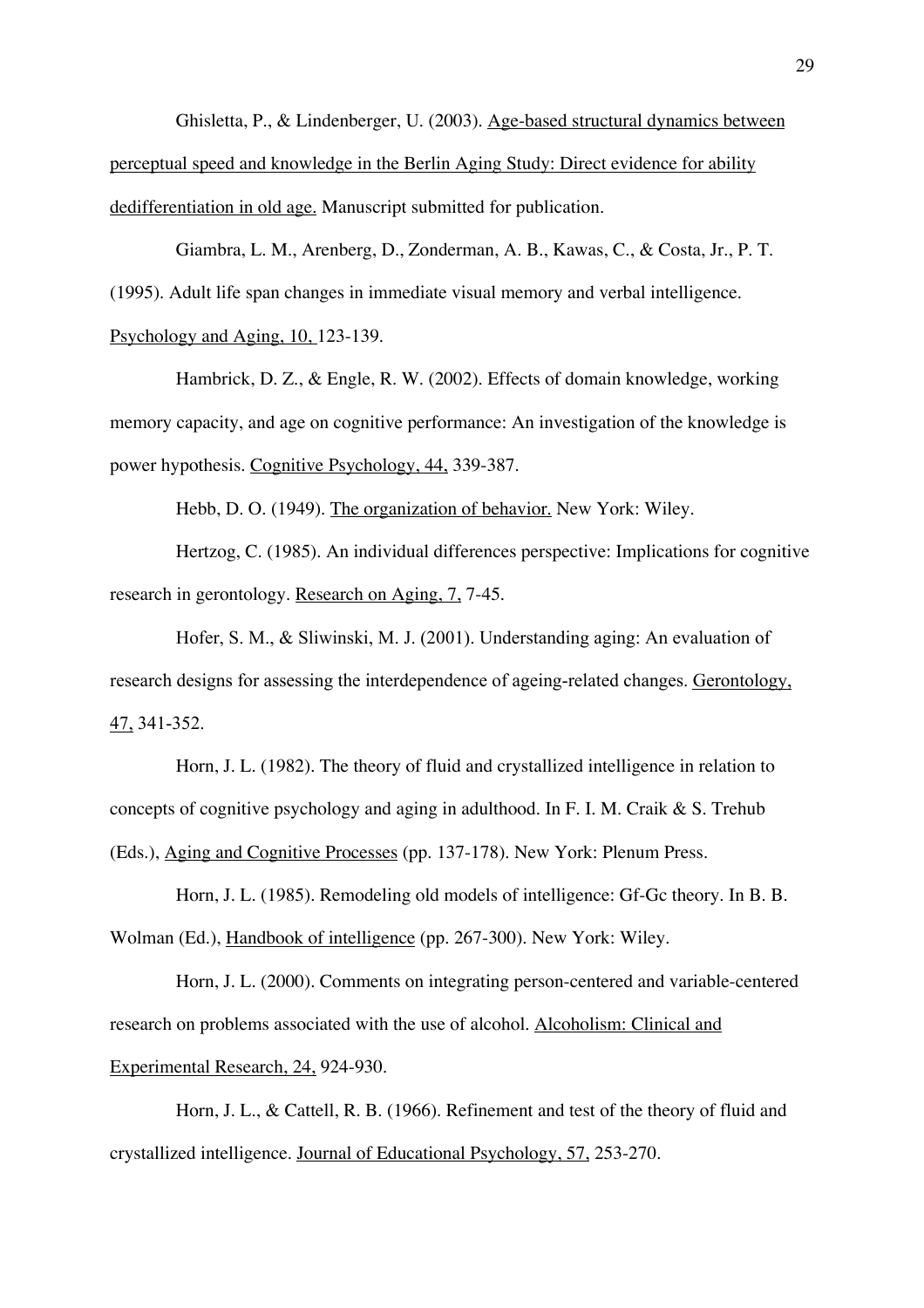Horn, J. L., & Cattell, R. B. (1967). Age differences in fluid and crystallized intelligence. Acta Psychologica, 26, 107-129.

Hunt, W. L. (1949). The relative rates of decline of Wechsler-Bellevue "hold" and "don't hold" tests. Journal of Consulting Psychology, 13, 440-443.

Hunt, E. (2000). Let's hear it for crystallized intelligence. Learning and Individual difference, 12, 123-129.

Hultsch, D. F., Hertzog, C., Dixon, R. A., & Small, B. J. (1998). Memory change in the aged. New York: Cambridge University Press.

Jones, H. E., & Conrad, H. S. (1933). The growth and decline of intelligence: A study of a homogeneous group between the ages of ten and sixty. Genetic Psychology Monographs, 13, 223-275.

Jones, C. J., & Nesselroade, J. R. (1990). Multivariate, replicated, single-subject, repeated measures design and P-technique factor analysis: A review of intraindividual change studies. Experimental Aging Research, 16, 171-183.

Juan-Espinosa, M., Garcia, L. F., Escorial, S., Rebollo, I., Colom, R., & Abad, F. J. (2002). Age dedifferentiation hypothesis: Evidence from the WAIS III. Intelligence, 30, 395- 408.

Kim, J. E., & Nesselroade, J. R. (2003). Relationships among social support, selfconcept, and wellbeing of older adults: A study of process using dynamic factor models. International Journal of Behavioral Development, 27, 49-65.

Kleemeier, R. W. (1962). Intellectual changes in the senium. Proceedings of the American Statistical Association, 1, 290-295.

Lerner, R. M., Dowling, E., & Lara Roth, S. (2003). Contributions of lifespan psychology to the future elaboration of developmental systems theory. In U. M. Staudinger & U. Lindenberger (Eds.), Understanding human development: Dialogues with lifespan psychology. (pp. 413-422). Kluwer Academic Publishers.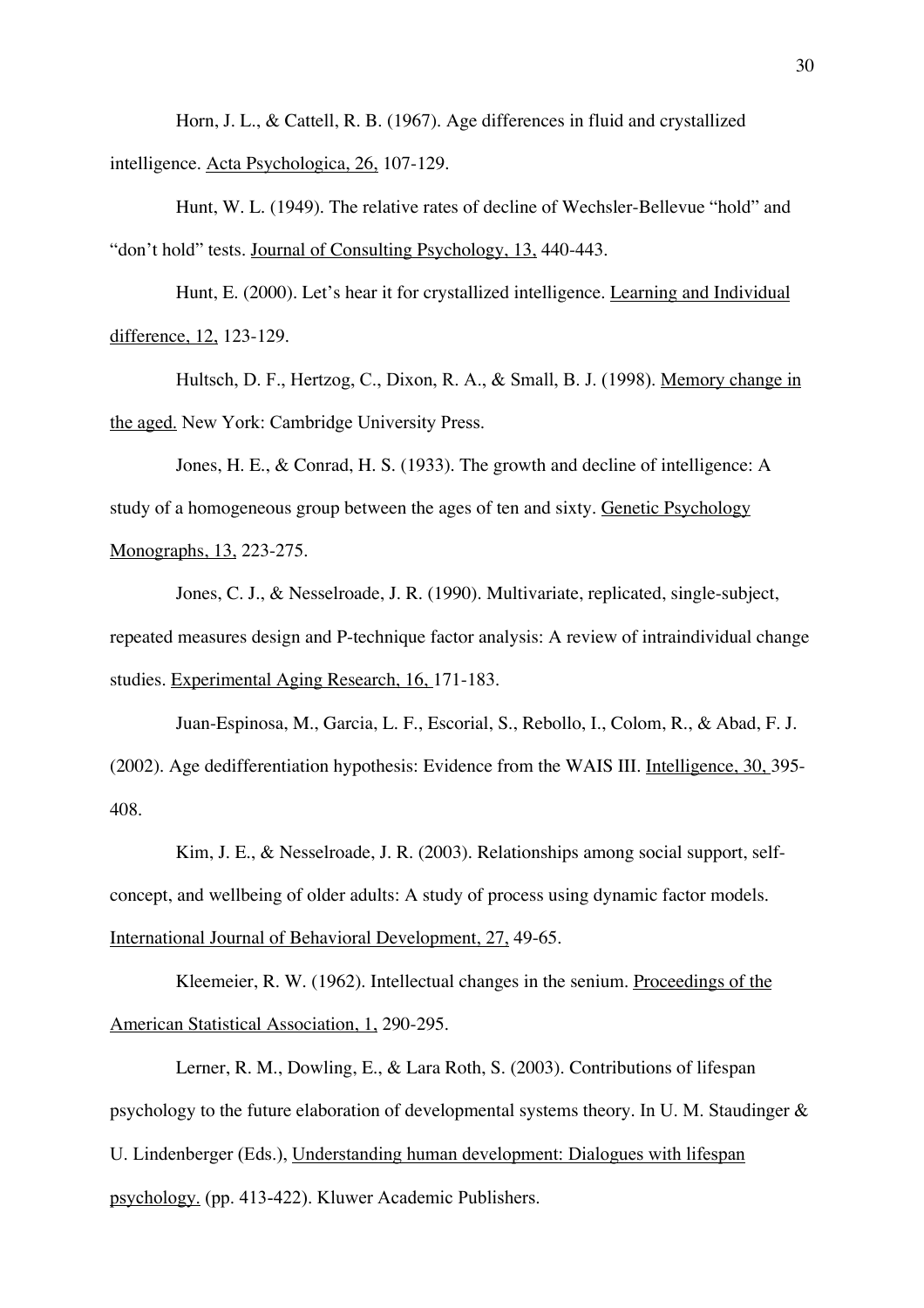Li, S-C. (2003). Biocultural orchestration of developmental plasticity across levels: The interplay of biology and culture in shaping the mind and behavior across the life span. Psychological Bulletin, 129, 171-194.

Li, S-C., & Lindenberger, U. (1999). Cross-level unification: A computational exploration of the link between deterioration of neurotransmittor systems and dedifferentiation of cognitive abilities in old age. In L-G. Nilsson & H. J. Markowitsch (Eds.), Cognitive neuroscience of memory (pp. 103-146). Göttingen: Hogrefe & Huber Publishers.

Li, S-C., Lindenberger, U., Hommel, B., Aschersleben, G., Prinz, W., & Baltes, P. B. (in press). Lifespan transformations in the couplings between intellectual abilities and constituent processes. Psychological Science.

Li, S-C., & Schmiedek, F. (2002). Age is not necessarily aging: Another step toward understanding the "clocks" that time aging. Gerontology, 48, 5-12.

Lindenberger, U. (2001). Lifespan theories of cognitive development. In N. J. Smelser & P. B. Baltes (Eds.), International Encyclopedia of the Social & Behavioral Sciences. Oxford, UK: Elsevier.

Lindenberger, U., & Baltes, P. B. (1994). Sensory functioning and intelligence in old age: A strong connection. Psychology and Aging, 9, 339-355.

 Lindenberger, U., & Baltes, P. B. (1997). Intellectual functioning in old and very old age: Cross-sectional results from the Berlin Aging Study. Psychology and Aging, 12, 410-432.

Lindenberger, U., & Ghisletta, P. (in press). Modeling longitudinal changes in old age: From covariance structures to dynamic systems. In R. A. Dixon, L. Bäckman, & L-G. Nilsson (Eds.), New frontiers in cognitive aging. Oxford: Oxford University Press.

Lindenberger, U., Singer, T., & Baltes, p. B. (2002). Longitudinal selectivity in aging populations: Separating mortality-associated versus experimental components in the Berlin Aging Study (BASE). Journal of Gerontology: Psychological Sciences, 57B, P474-482.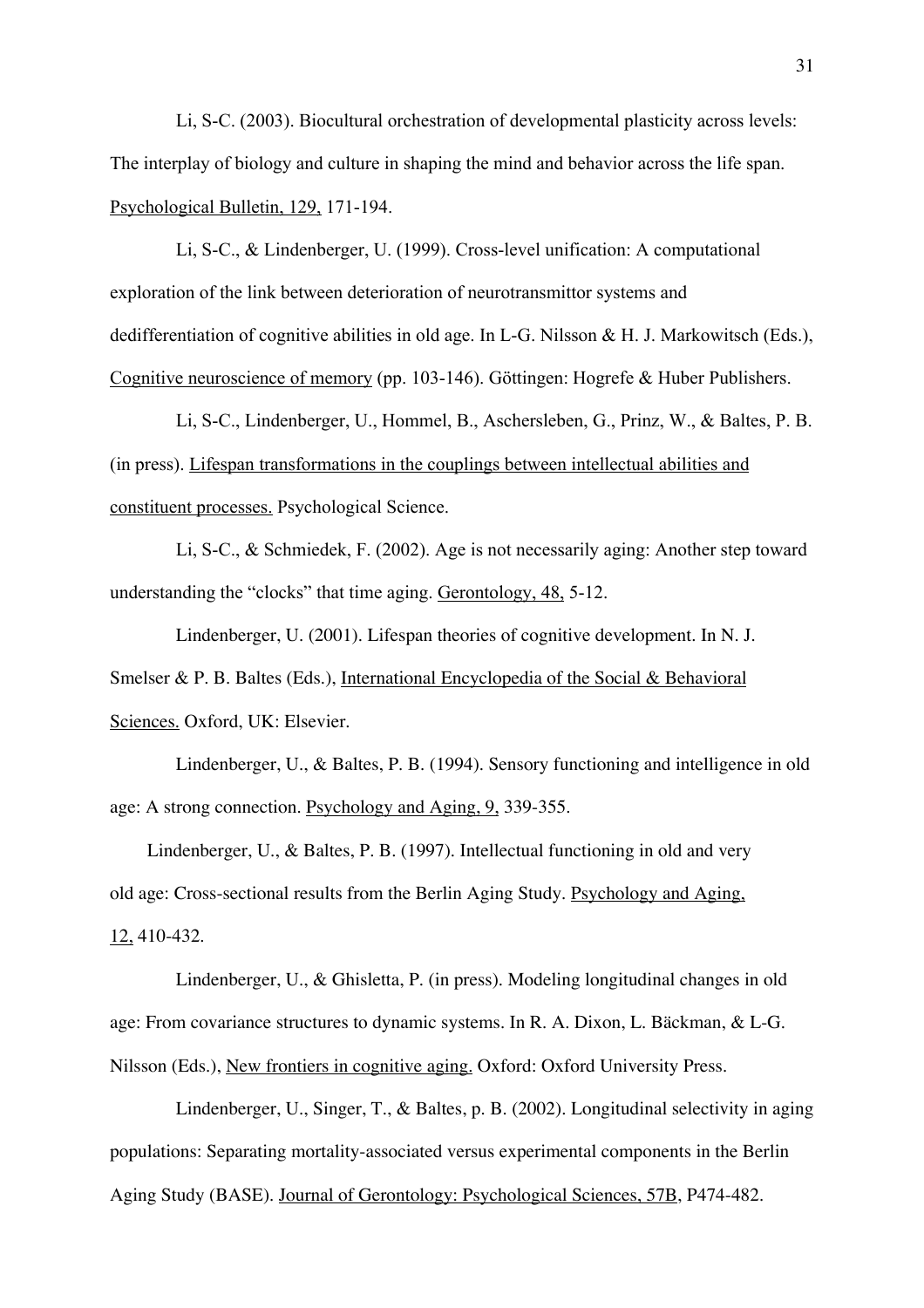Little, T. D., Lindenberger, U., & Maier, H. (2000). Selectivity and generalizability in longitudinal research: On the effects of continuers and dropouts. In T. D. Little, K. U. Schnabel, & J. Baumert (Eds.), Modeling longitudinal and multilevel data (pp. 187-200). Mahwah, NJ: Lawrence Erlbaum Associates.

Little, T. D., Schnabel, K. U., & Baumert, J. (2000), Modeling longitudinal and multilevel data. Mahwah, NJ: Lawrence Erlbaum Associates

Lowe, C., & Rabbitt, P. (1998). Test-re-test reliability of the CANTAB and ISPOCD neuropsychology batteries: Theoretical and practical issues. Neuropsychologia, 36, 915-923.

Lövden, M., Ghisletta, P., & Lindenberger, U. (2003). Cognition in the Berlin Aging Study (BASE): The first ten years. Manuscript submitted for publication.

Magnusson, D. (1998). The logic and implication of a person approach. In R. B.

Cairns, L. R. Bergman, & J. Kagan (Eds.), Methods and models for studying the individual (pp. 33-63). Thousands Oaks, CA: Sage.

Maier, H., & Smith, J. (1999). Psychological predictors of mortality in old age. Journal of Gernontology: Psychological Sciences, 54B, P44-P54.

McArdle, J. J. (2001). A latent difference score approach to longitudinal dynamic structural equation analyses. In R. Cudeck, S. duToit, & D. Sörbom (Eds.), Structural equation modeling: Present and future (pp. 342-380). Lincolnwood, IL: Scientific Software International.

McArdle, J. J., Ferrer-Caja, E., Hamagami, F., & Woodcock, R. W. (2002). Comparative longitudinal structural analyses of the growth and decline of multiple intellectual abilities over the life span. Developmental Psychology, 38, 115-142.

McArdle, J. J., & Hamagami, F. (2001). Linear dynamic analyses of incomplete longitudinal data. In L. M., Collins & A. Sayer (Eds.), New methods for the analysis of change. Washington, D. C.: APA.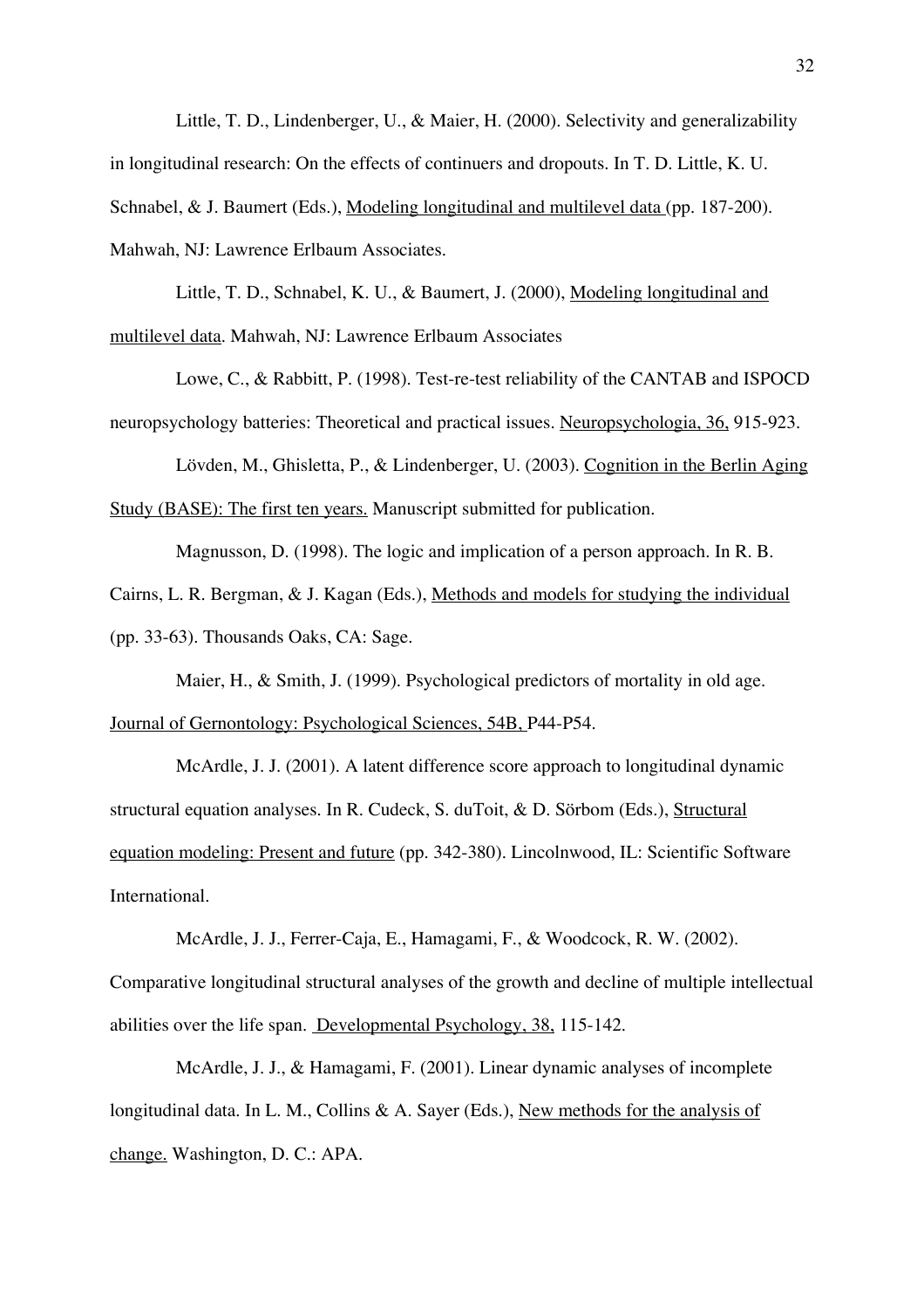McArdle, J. J., Hamagami, F., Meredith, W., & Bradway, K. P. (2000). Modeling the dynamic hypotheses of Gf-Gc theory using longitudinal life-span data. Learning and Individual Differences, 12, 53-80.

Mitrushina, M., & Satz, P. (1991). Stability of cognitive functions in young-old versus old-old individuals. Brain Dysfunction, 4, 174-181.

Molenaar, P. C. M. (1985). A dynamic factor model for the analysis of multivariate time series. Psychometrica, 50, 181-202.

Molenaar, P. C. M. (1999). Longitudinal analysis. In H. J. Ader & G. J. Mellenbergh (Eds.), Research methodology in the social, behavioral, and life sciences, (pp.143-167). London: Sage.

Molenaar, P. C. M., Huizenga, H. N., & Nesselroade, J. R. (2003). The relationship between the structure of interindividual and intraindividual variability. A theoretical and empirical vindication of developmental systems theory. In U. M. Staudinger & U. Lindenberger (Eds.), Understanding human development: Dialogues with lifespan psychology (pp. 339-360). Kluwer Academic Publishers.

Muthén, B. (2001). Second-generation structural equation modeling with a combination of categorical and continuous latent variables: New opportunities for latent class/latent growth modeling. In L.M. Collins & A. Sayer (Eds.), New methods for the analysis of change (pp. 291-322). Washington, D. C.: APA.

Muthén, B., & Muthén, L. K. (2000). Integrating person-centered and variablecentered analyses: Growth mixture modeling with latent trajectory classes. Alcoholism: Clinical and Experimental Research., 24, 882-891.

Neisser, U. (Ed.). (1998). The rising curve: Long-term gains in IQ and related measures. Ithaca, NY: Cornell.

Nesselroade, J. R., & Ford, D. H. (1985). P-technique comes of age: Multivariate, replicated, single-subject designs for research on older adults. Research on Aging, 7, 46-80.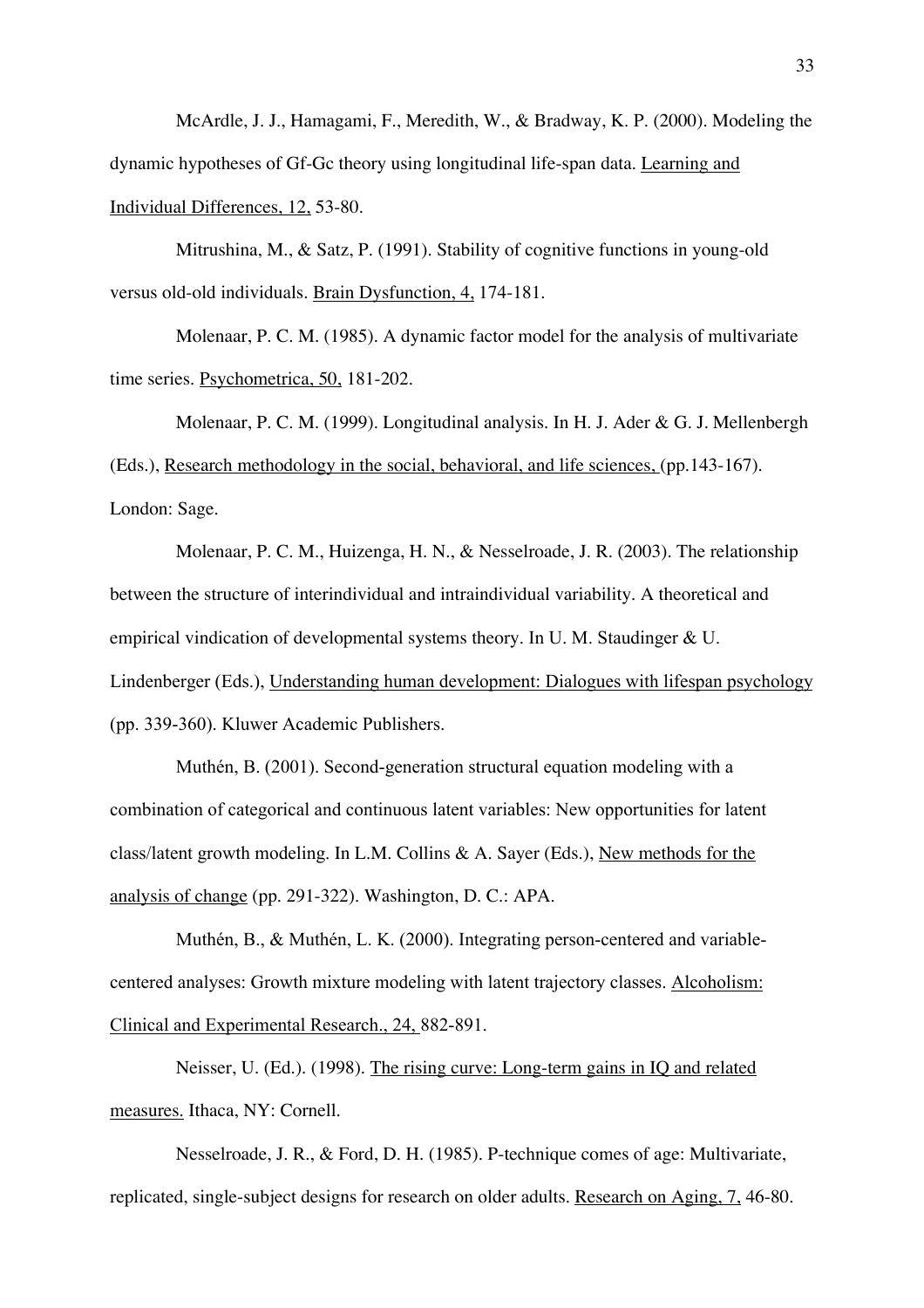Nesselroade, J. R., & Molenaar, P. C. M. (1999). Pooling lagged covariance

structures based on short, multivariate time-series analysis for dynamic factor analysis. In R. H. Hoyle (Ed.), Statistical strategies for small sample research (pp. 223-250). Newbury Park, CA:Sage.

Nesselroade, J. R., & Schmidt McCollam, K. M. (2000). Putting the process in developmental processes. International Journal of Behavioral Development, 24, 295-300.

Nilsson, L.-G., Bäckman, L., Erngrund, K., Nyberg, L., Adolfsson, R., Bucht, G., Karlsson, S., Widing, M., & Winblad, B. (1997). The Betula prospective cohort study: Memory, health, and aging. Aging, Neuropsychology, and Cognition, 4, 1-32.

Nyberg, L., Maitland, S. B., Rönnlund, M., Bäckman, L., Dixon, R. A., Wahlin, A., & Nilsson, L-G. (2003). Selective adult age differences in an age-invariant multifactor model of declarative memory. Psychology and Aging, 18, 149-160.

Park, D. C., Lautenschlager, G., Hedden, T., Davidson, N. S., Smith, A. D., Smith, P. K. (2002). Models of visuospatial and verbal memory across the adult life span. Psychology and Aging, 17, 299-320.

Rabbitt, P., Diggle, P., Smith, D., Holland, F., & McInnes, L. (2001). Identifying and separating the effects of practice and of cognitive ageing during a large longitudinal study of elderly community residents. Neuropsychologia, 39, 532-543.

Raudenbush, S. W. (2001). Toward a coherent framework for comparing trajectories of individual change. In Collins, L. M., & Sayer, A. (Eds.), New methods for the analysis of change, (pp. 35-64). Washington, D. C.: APA.

Raz, N. (2000). Aging of the brain and its impact on cognitive performance: Integration of structural and functional findings. In F. I. M. Craik & T. A. Salthouse (Eds.), The handbook of aging and cognition  $(2^{nd}$  ed. pp. 1-90). Mahwah, NJ: Lawrence Erlbaum Associates.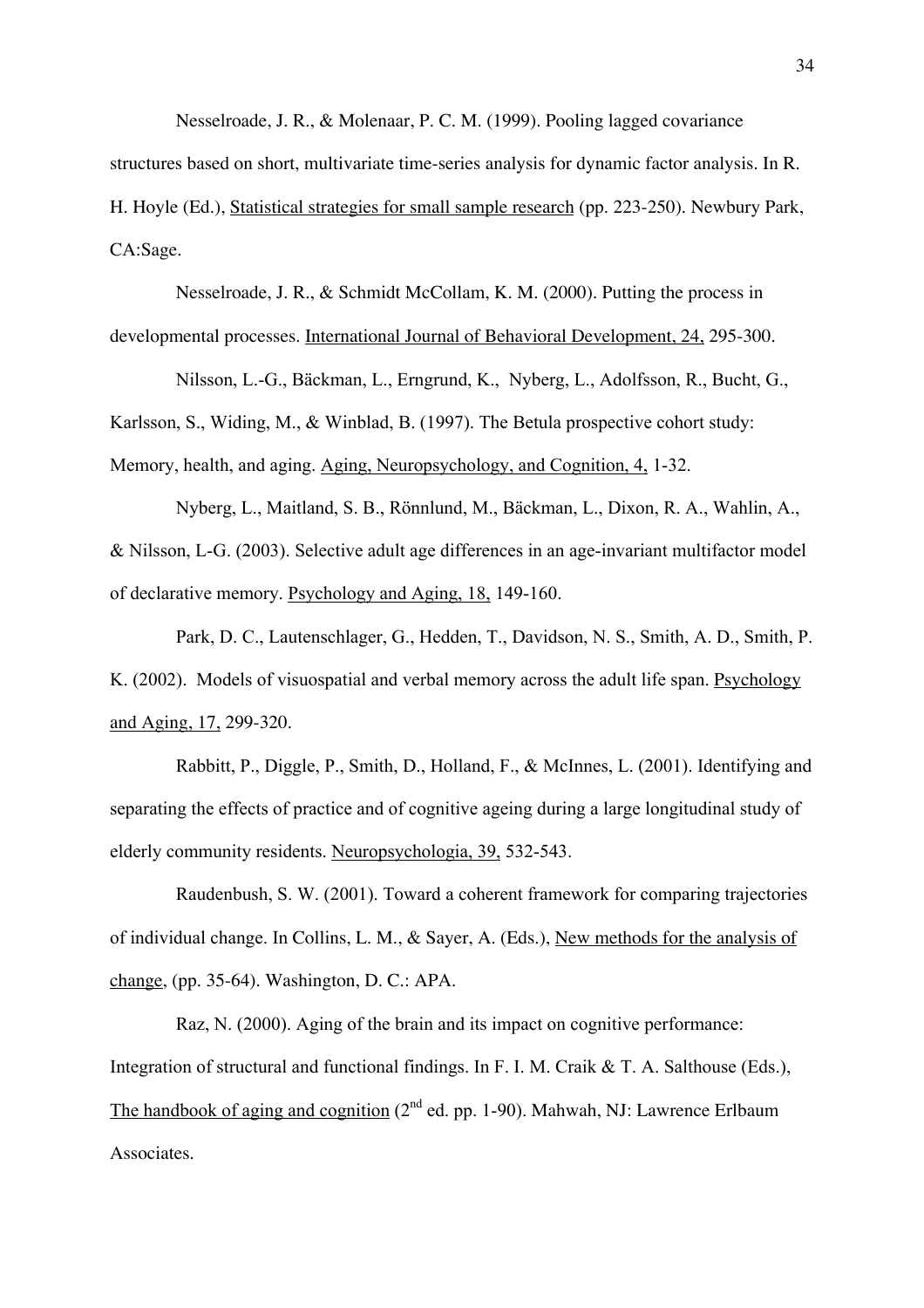Raven, J. (2000). The Raven's progressive matrices. Change and stability over cultures and time. Cognitive Psychology, 41, 1-48.

Reinert, G. (1970). Comparative factor analytic studies of intelligence throughout the life span. In L. R. Goulet & P. B. Baltes (Eds.), Life-span developmental psychology: Research and theory (pp. 476-484). New York: Academic Press.

Reuter-Lorenz, P. A. (2002). New visions of the aging mind and brain. Trends in Cognitive Sciences, 6, 394-400.

Riegel, K. F., & Riegel, R. M. (1972). Development, drop, and death. Developmental Psychology, 6, 306-319.

Richelle, M. (1993). Du nouveau sur l'esprit? (Any news on the mind?). Paris, France: Presses Universitaires de France.

Rönnlund, M., Nyberg, L., Bäckman, L., & Nilsson, L-G. (2003). Stability, improvement, and decline in adult life-span development of declarative memory: Crosssectional and longitudinal data from a population-based study. Manuscript submitted for

publication.

Salthouse, T. A. (1991). Theoretical perspectives on cognitive aging. Hillsdale, NJ: Lawrence Erlbaum Associates.

Salthouse, T. A. (2000). Methodological assumptions in cognitive aging research. In F. I. M. Craik & T. A. Salthouse (Eds.), The handbook of aging and cognition ( $2<sup>nd</sup>$  ed., pp. 467-498). Mahwah, NJ: Lawrence Erlbaum Associates.

Salthouse, T. A. (2003). Interrelations of aging, knowledge, and cognitive performance. In U. M. Staudinger & U. Lindenberger (Eds.), Understanding human development: Dialogues with lifespan psychology. (pp. 265-288). Kluwer Academic Publishers.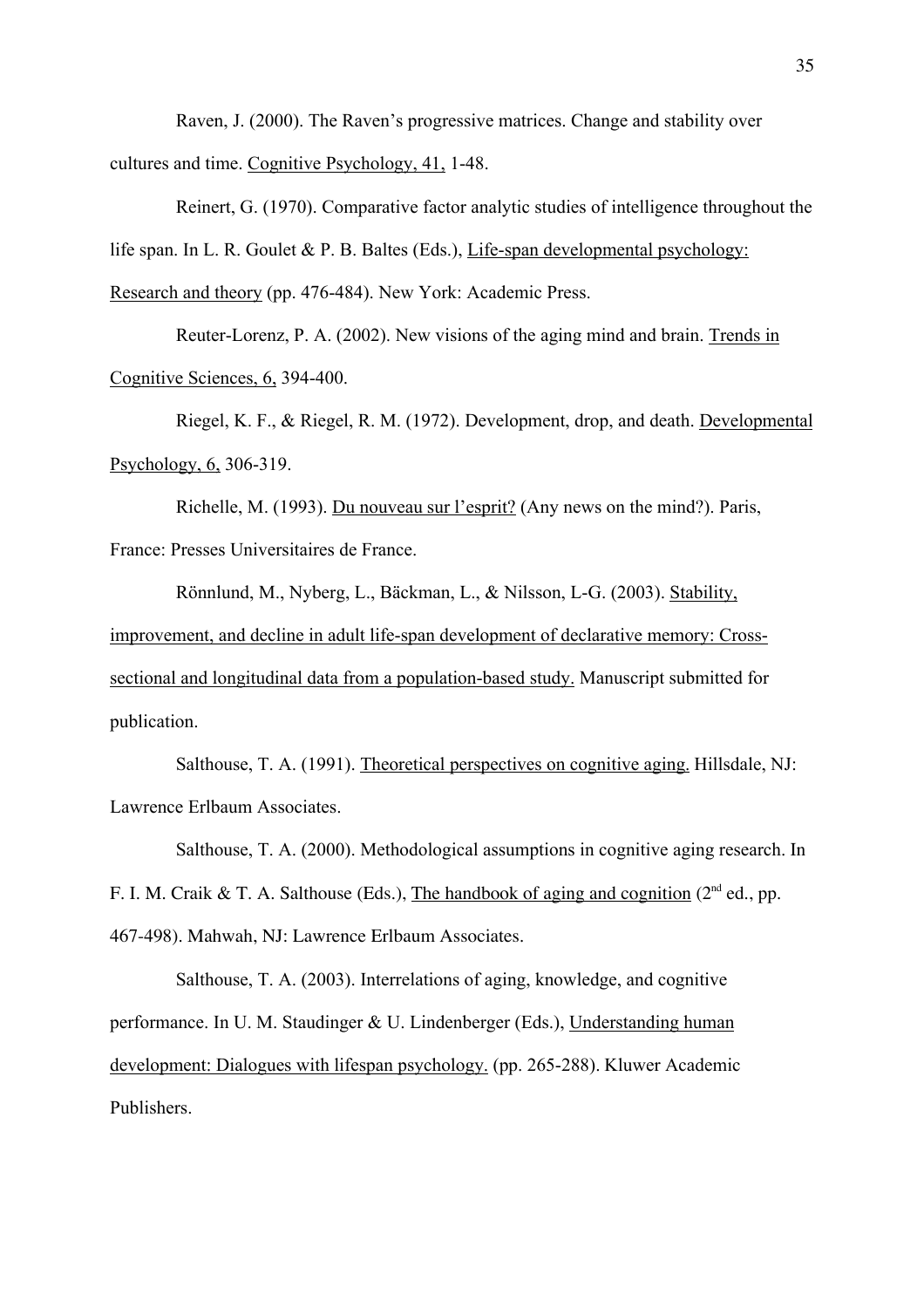Schaie, K. W. (1988). Internal validity threats in studies of adult cognitive

development. In M. L. Howe & C. J. Brainard (Eds.), Cognitive development in adulthood: Progress in cognitive development research (pp. 241-272). New York: Springer.

Schaie, K. W. (1994). The course of adult intellectual development. American Psychologist, 49, 304-313.

Schaie, K. W. (1996). Intellectual development in adulthood. The Seattle Longitudinal Study. New York: Cambridge University Press.

Schaie, K. W., Maitland, S. B., Willis, S. L., & Intrieri, R. C. (1998). Longitudinal invariance of adult psychometric ability factor structures across 7 years. Psychology and Aging, 13, 8-20.

Siegler, I. C., & Botwinick, J. (1979). A long-term longitudinal study of intellectual ability of older adults: The matter of selective subject attrition. Journal of Gerontology, 34, 242-245.

Singer, T., Verhaeghen, P., Ghisletta, P., Lindenberger, U., & Baltes, P. B. (2003). The fate of cognition in very old age: Six-year longitudinal findings in the Berlin Aging Study (BASE). Psychology and Aging, 18, 318-331.

Sliwinski, M., Lipton, R. B., Buschke, H., & Stewart, W. (1996). The effects of preclinical dementia on estimates of normal cognitive functioning in aging. Journal of Gerontology: Psychological Sciences, 51B, P217-P225.

Small, B. J., & Bäckman, L. (1997). Cognitive correlates of mortality: Evidence from a population-based sample of very old adults. Psychology and Aging, 12, 309-313.

Small, B. J., & Bäckman, L. (1999). Time to death and cognitive performance. Current Directions in Psychological Science, 8, 168-172.

 Small, B. J., Fratiglioni, L., Viitanen, M., Winblad, B., & Bäckman, L. (2000). The course of cognitive impairment in preclinical Alzheimer's disease: 3- and 6-year follow-up of a population-based sample. Archives of Neurology, 57, 839-844.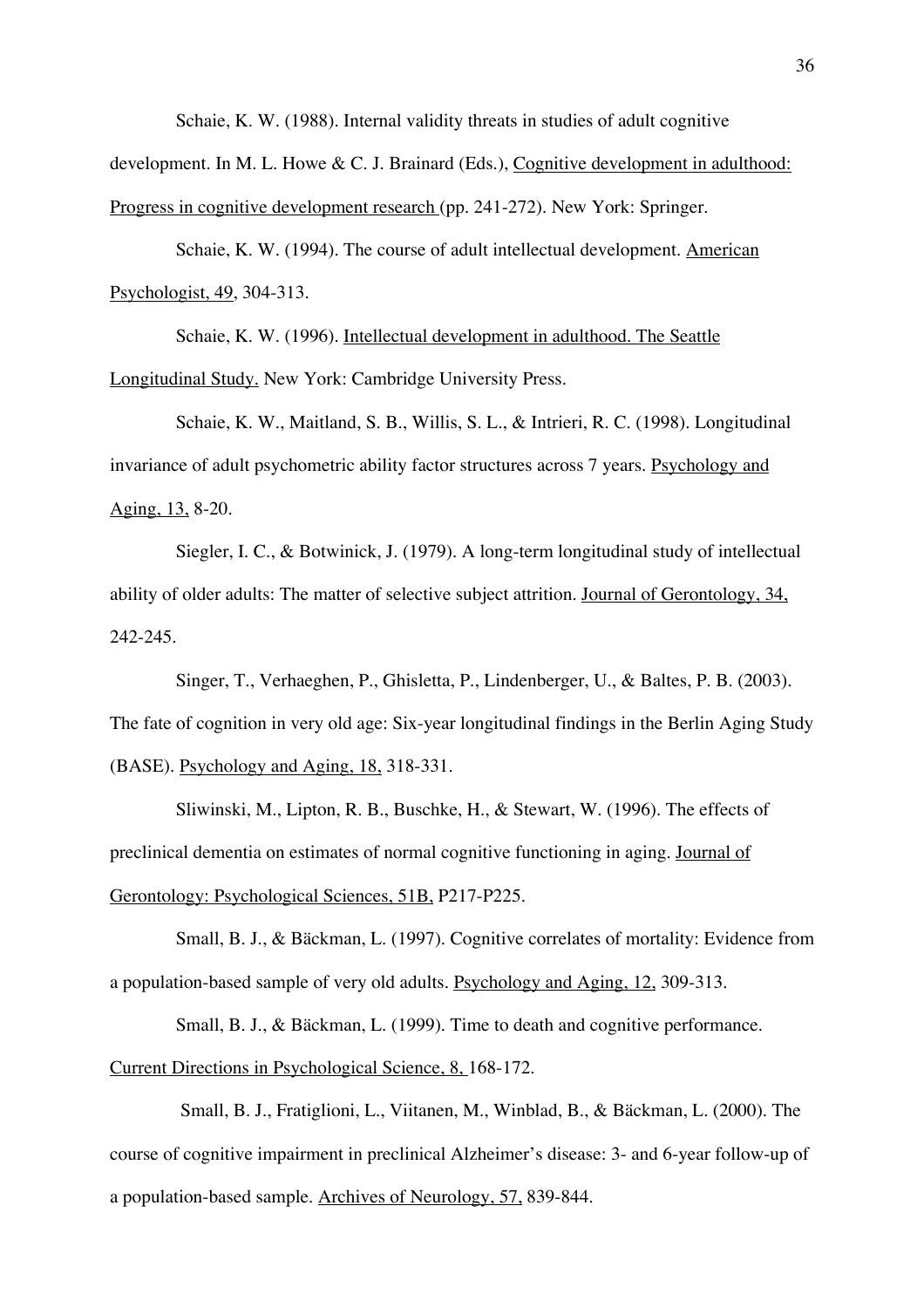Small, B. J., Fratiglioni, L., von Strauss, E., & Bäckman, L. (2003). Terminal decline and cognitive performance in very old age: Does cause of death matter? Psychology and Aging, 18, 193-202.

Spearman, C. (1927). The abilities of man. London: Macmillian.

Tetens, J. N. (1777). Philosphische versuche über die menschliche natur und ihre entwicklung. Leipzig: Weidmanns Erben und Reich.

Thaler, D. S. (2002). Design of an aging brain. Neurobiology of Aging, 23, 13-15. Thorndike, R. L. (1977). Causation of Binet IQ decrements. Journal of Educational Measurement,14, 197-202.

Valsiner, J. (1984). Two alternative epistemological frameworks in psychology: The typological and variational modes of thinking. The Journal of Mind and Behavior, 5, 449-470.

Verhaeghen, P., & Salthouse, T. A. (1997). Meta-analyses of age-cognition relations in adulthood: Estimates of linear and non-linear age effects and structural models.

Psychological Bulletin, 122, 231-249.

Von Eye, A. (1990). Introduction to configural frequency analysis: The search for types and antitypes in cross-classification. Cambridge, England: Cambridge University Press.

Wechsler, D. (1955). Manual for the Wechsler Adult Intelligence Scale. New York: The Psychological Corporation.

Wechsler, D. (1997). WAIS-III: Wechsler Adult Intelligence Scale, Third Edition. Administration and Scoring manual. San Antonio: The Psychological Corporation.

Wilson, R. S., Beckett, L. A., Barnes, L. L., Schneider, J. A., Bach, J., Evans, D. A., & Bennett, D. A. (2002). Individual differences in rates of change in cognitive abilities of older persons. Psychology and Aging, 17, 179-193.

Wohlwill, J. F. (1970). The age variable in psychological research. Psychological Review, 77, 49-64.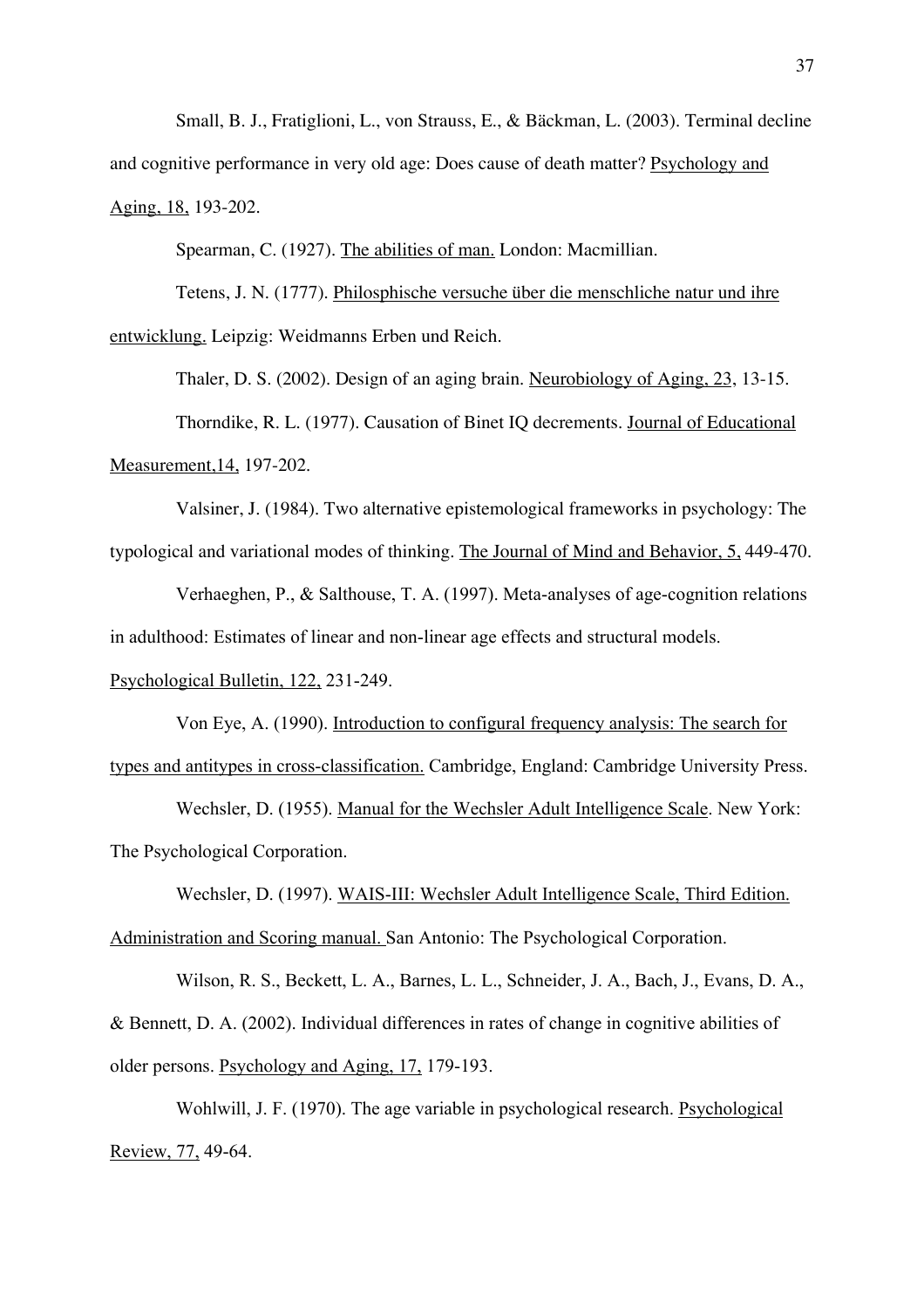Wohlwill, J. F. (1973). The study of behavioral development. New York: Academic Press.

Zacks, R. T., Hasher, L., & Li, K. Z. H. (2000). Human Memory. In F. I. M. Craik & T. A. Salthouse (Eds.), The handbook of aging and cognition  $(2^{nd}$  ed. pp. 293-359). Mahwah, NJ: Lawrence Erlbaum Associates.

Zelinski, E. M., & Burnight, K. P. (1997). Sixteen-year longitudinal and time lag changes in memory and cognition in older adults. Psychology and Aging, 3, 503-513.

Zelinski, E. M., & Stewart, S. T. (1998). Individual differences in 16-year memory changes. Psychology and Aging,13, 622-630.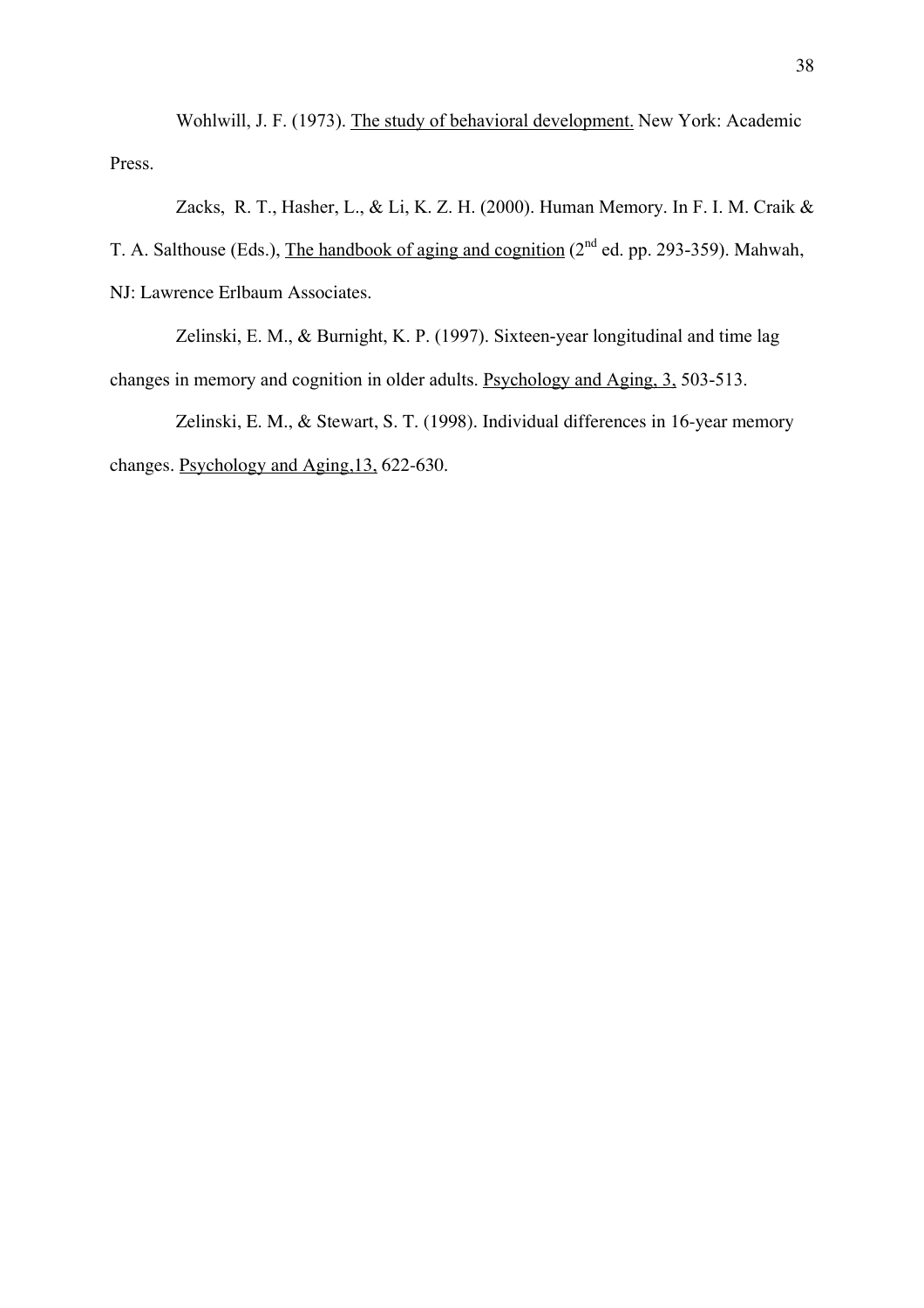# Footnotes

<sup>1</sup>The overwhelming majority of studies on intellectual development in old age have used verbal knowledge as a marker of the pragmatics. This fact will be reflected in this chapter, although we join those (e.g., Hunt, 2000) arguing for the use of a wider range of pragmatic markers.

<sup>2</sup>In this chapter, we discuss intellectual development in adulthood and old age from a psychometric perspective. This perspective is complementary, rather than opposed to other perspectives, such as cognitive-behavioral (e.g., Zacks, Hasher, & Li, 2000; see Pascual-Leone & Johnson, this volume, for an example concerning childhood development), neurocognitive (e.g., Reuter-Lorenz, 2002), or neurophysiological (e.g., Raz, 2000).  $3$ Because any valid developmental stages are both generation- and person-specific (e.g., Baltes & Smith, 2003), partitioning the lifespan into substantive stages based on chronological age is likely to be a hopeless endeavor. Therefore, when nothing else is explicitly stated, we use the labels "young" (20-40), "middle-age" (40-60), "young-old age" (60-80), and "old age" (>80) only as means to replace chronological age with words.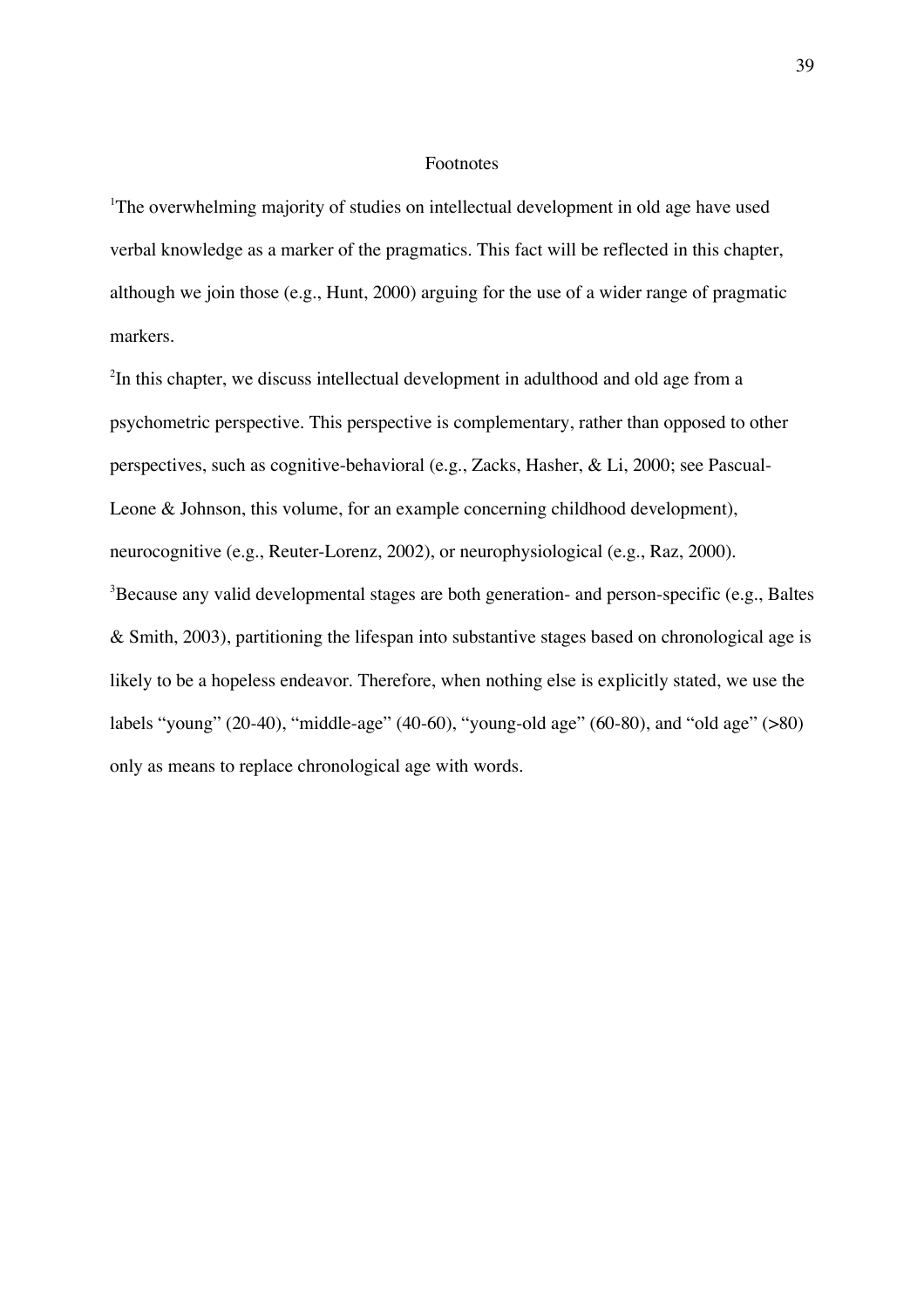# Figure Captions

Figure 1. Cross-sectional age gradients for composite measures of working memory, shortterm memory, long-term memory, speed of processing, and verbal knowledge ( $n = 345$ ). Each composite is constructed from three tests. Copyright © 2002 by the American Psychological Association (APA). Adapted with permission from Park et al. (2002).

Figure 2. Three differently calculated age gradients for processing speed and knowledge, respectively. The thin black lines represent the cross-sectional gradient extracted at the first measurement occasion for the longitudinal sample ( $n = 132$ ). The dashed line describes the corresponding cross-sectional age gradient for the total initial sample ( $n = 516$ ). The thick black line represents the longitudinal convergence gradient (i.e., combined cross-sectional and longitudinal information) for the longitudinal sample ( $n = 132$ ). Adapted from Singer et al., (2003).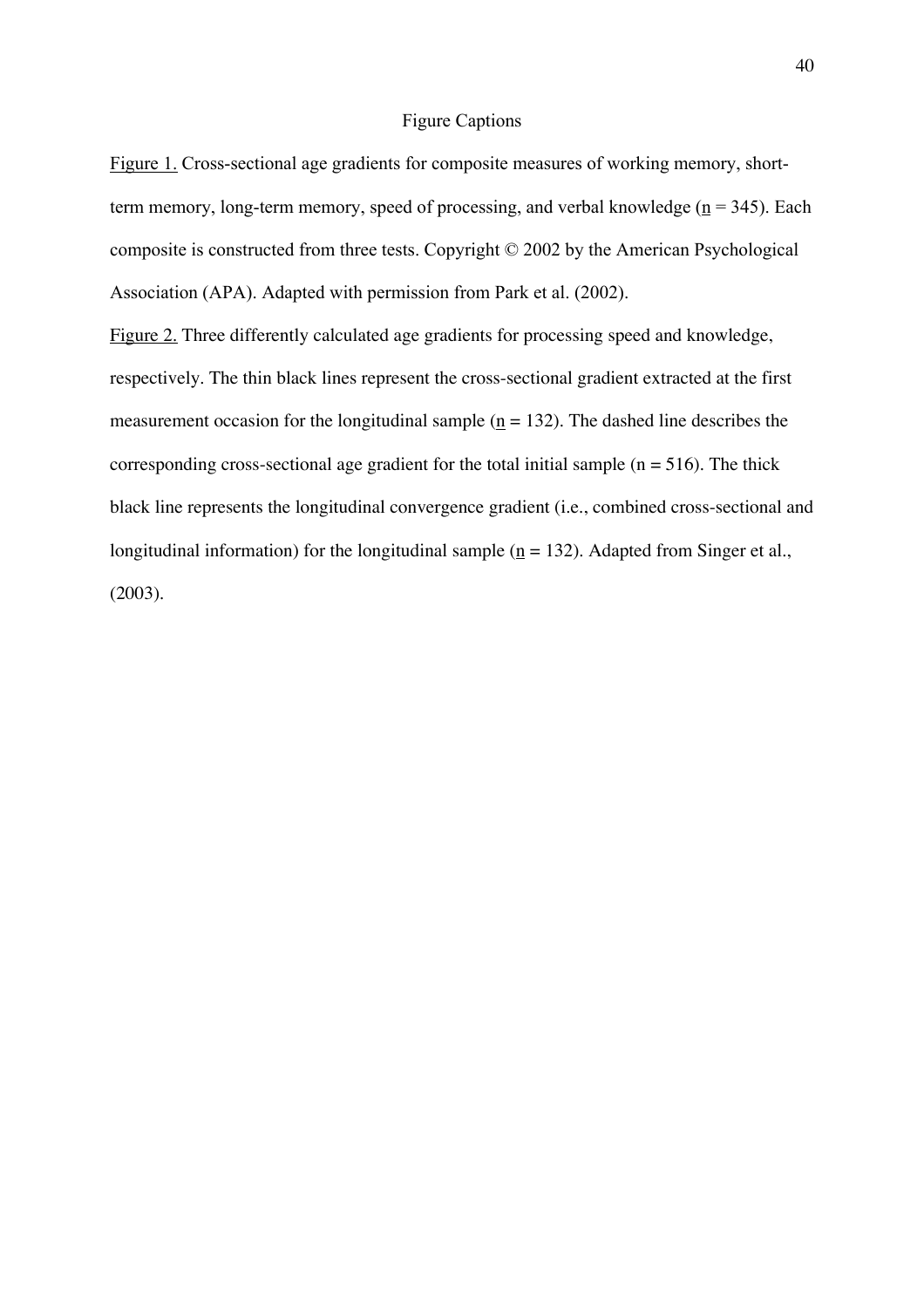